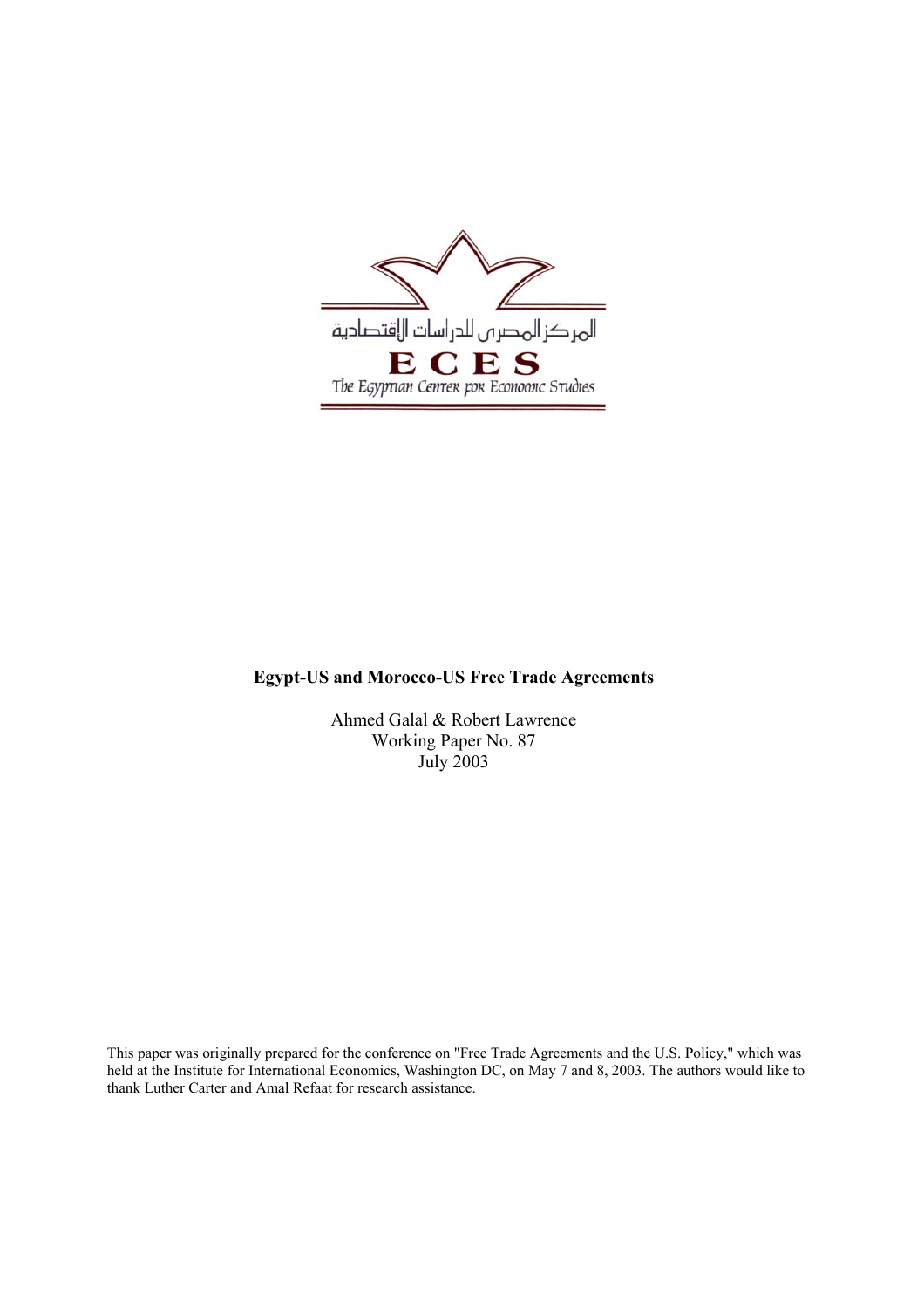#### **Abstract**

This paper provides an assessment of concluding free trade agreements between Egypt and the US; and Morocco and the US. It starts with an analysis of what makes each pair of countries good candidates for concluding an FTA, followed by an estimation of the likely benefits to the parties involved. The paper concludes that an FTA between Egypt and the US is in the interest of both parties. For Morocco, the expected net static economic gains from an FTA with the US are not positive, but that result could be reversed if the dynamic gains are large enough. Finally, the paper notes that the economic gains from FTAs for Egypt and Morocco require complementary policy reforms at home, while the political gains for the US depend on its success in resolving the Palestinian-Israeli conflict and the Iraqi problem.

المغرب. وتبدأ الورقة بتحليل العوامل التي تؤهل هذه الدول لإبرام اتفاقيات للتجارة الحرة، ثم تنتقل إلى تقدير

لمكاسب المحتملة بالنسبة لأطراف المختلفة. وتخلص الورقة إلى أن توقيع اتفاقية تجارة حرة بين مصر

والولايات المتحدة من شأنه تحقيق مكاسب لطرفين. أما بالنسبة للمغرب، فإن المكاسب ستاتيكية الصافية

حالة توافر قدر كافي من المكاسب الديناميكية. وفي النهاية، تشير الورقة إلى أن المكاسب الاقتصادية التي ستترتب

المتحدة تتوقف على نجاحها في الوصول إلى تسوية عادلة للصراع الفلسطيني-الإسرائيلي وإيجاد حل للوضع في

العراق .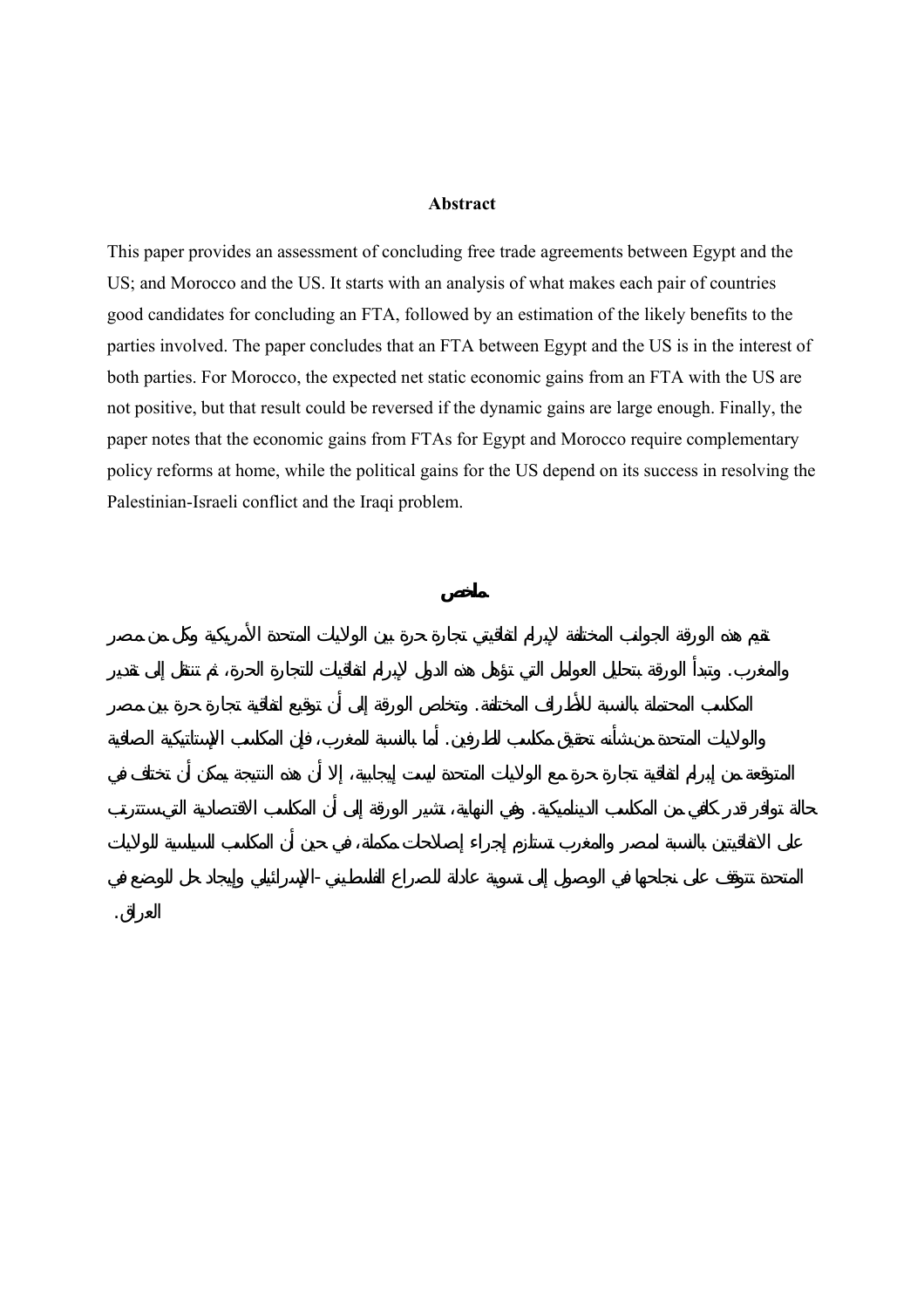## **I. Introduction**

The political importance of the Middle East to the United States is evident by the willingness of the US to wage a war in Iraq, the political capital some US administrations have invested in resolving the Palestinian-Israeli conflict, and the amount of aid extended to countries like Egypt and Israel. It is not surprising, therefore, that political rather than economic considerations have driven US free trade agreements (FTAs) in the Middle East. This is true of the agreements that the US has already implemented (with Israel and Jordan) and agreements that are being contemplated with other countries in the region and the region as a whole. Indeed, it can be argued that FTAs between the US and Middle Eastern countries are fundamentally about potentially large political (and consequently economic) gains for the US, while the potential gains to the countries themselves are mostly economic in nature (and consequently political).<sup>1</sup>

Nonetheless, it is risky, even for the United States, to focus on politics alone. The history of the Middle East (and many other regions) is replete with failed regional economic integration initiatives that were purely politically motivated and not supported by the necessary economic measures. In the long run, not only did these initiatives fail to provide economic benefits, but their failures ultimately led to disillusion, disappointment and a loss of credibility that inflicted political damage as well. Exacerbating this problem is the tendency, overtime, for people to take the political gains for granted, which requires increasing economic benefits overtime to offset these losses.

Thus, even an interest in the political benefits of FTAs requires an appraisal of their economic basis and a recognition that these are not assured. The key questions relate to the (static) benefits that result from trade creation versus trade diversion and dynamic benefits that result if the agreement stimulates productivity growth and investment, enhances policy credibility and reinforces domestic economic reforms and institutional development. The answers to these questions will depend heavily on the form these agreements take and the other policies that accompany them. In particular whether the agreements focus simply on border barriers (shallow

<sup>&</sup>lt;sup>1</sup> See Gresser (2003) for the case that freer trade would support the war against terror.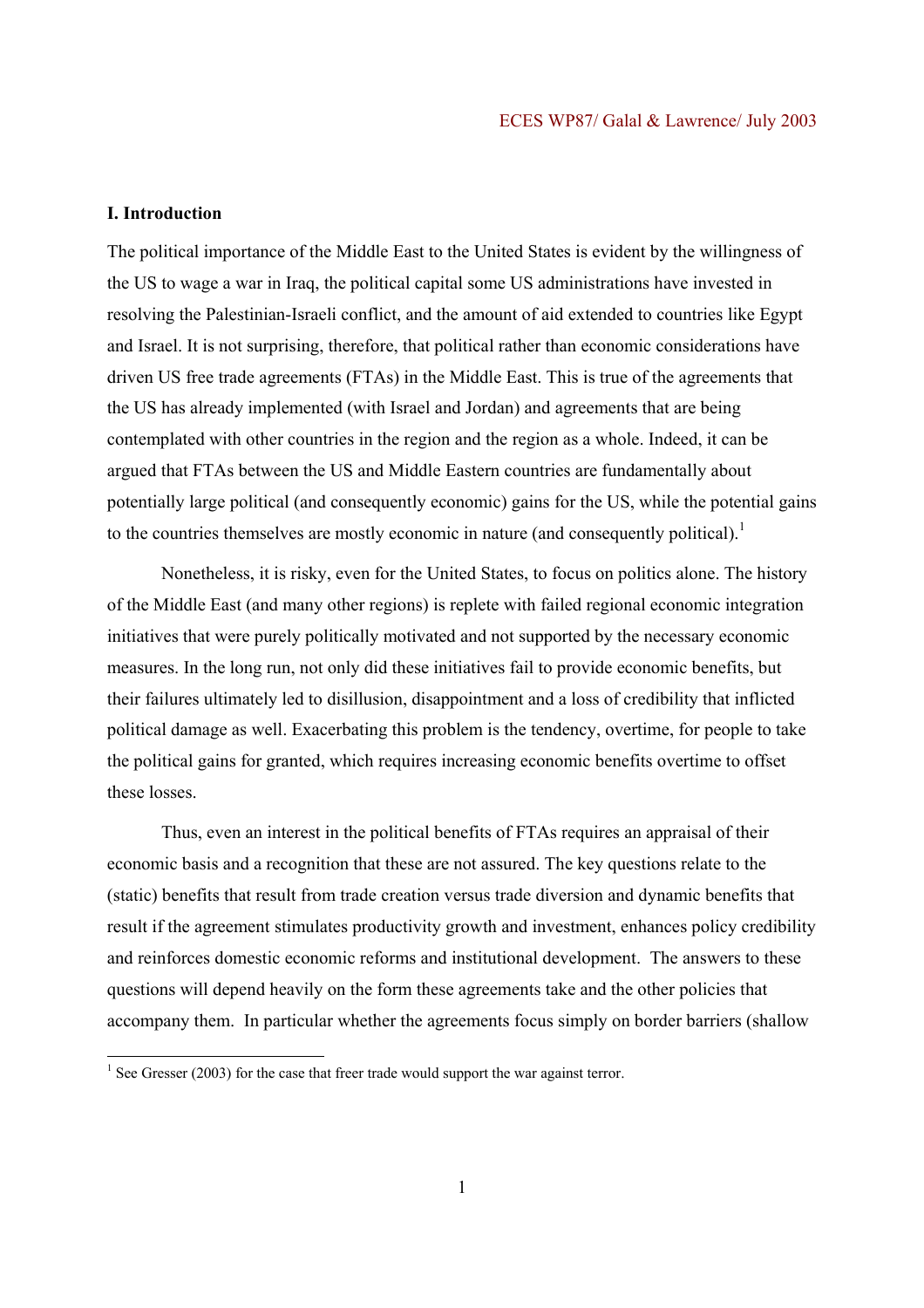integration) or include investment services and other rules and institutions (deeper integration); whether the agreements are seen as sufficient in themselves, or whether they are used to leverage domestic economic reforms. Moreover, even if the net benefits are positive, a crucial issue is whether they detract from, or complement, multilateral liberalization that could be even more beneficial.

An appraisal of FTAs between the US on the one hand and Egypt and Morocco on the other is also timely. In a commencement address at the University of South Carolina, on May 9, President George W. Bush proposed "the establishment of a US-Middle East free trade area within a decade." As amplified by US Trade Representative Robert Zoellick, in remarks before the World Economic Forum Meeting in Jordan on June  $23<sup>rd</sup>$  2003, the regional FTA with the US represents an ultimate goal that will be achieved by a series of cumulative measures that include (1) actively supporting WTO membership of "peaceful countries that seek it"; (2) increased use of GSP preferences; (3) negotiation of Trade and Investment Frameworks (TIFA's) that often precede FTAs; (4) bilateral investment treaties (BITs); (5) bilateral FTAs such as those currently being negotiated with Morocco and planned with Bahrain; (6) the extension of these agreements to include neighboring countries and, (7) ultimately, the whole region.

At the time of writing this research, the US has not announced negotiations for an FTA with Egypt, but Egypt is often mentioned as a potential FTA candidate for the United States. Accordingly, the first section of this paper considers some key economic and political characteristics of Egypt as a potential FTA partner. The next section considers the likely impact of an Egypt-US FTA. The United States and Morocco have already begun negotiations for a free trade agreement. The final sections of the paper mirror the Egyptian analysis with a similar discussion of Morocco as a partner and the likely economic impact of a US-Morocco FTA. Some brief conclusions and comparisons are then provided.

#### **II. Egypt as a Potential Partner**

If the US were to select its FTA partners based on relative political importance in their region, Egypt would arguably top the list among Arab states. If the selection criteria were derived from the potential of boosting economic reforms in partner countries with ample demonstration effects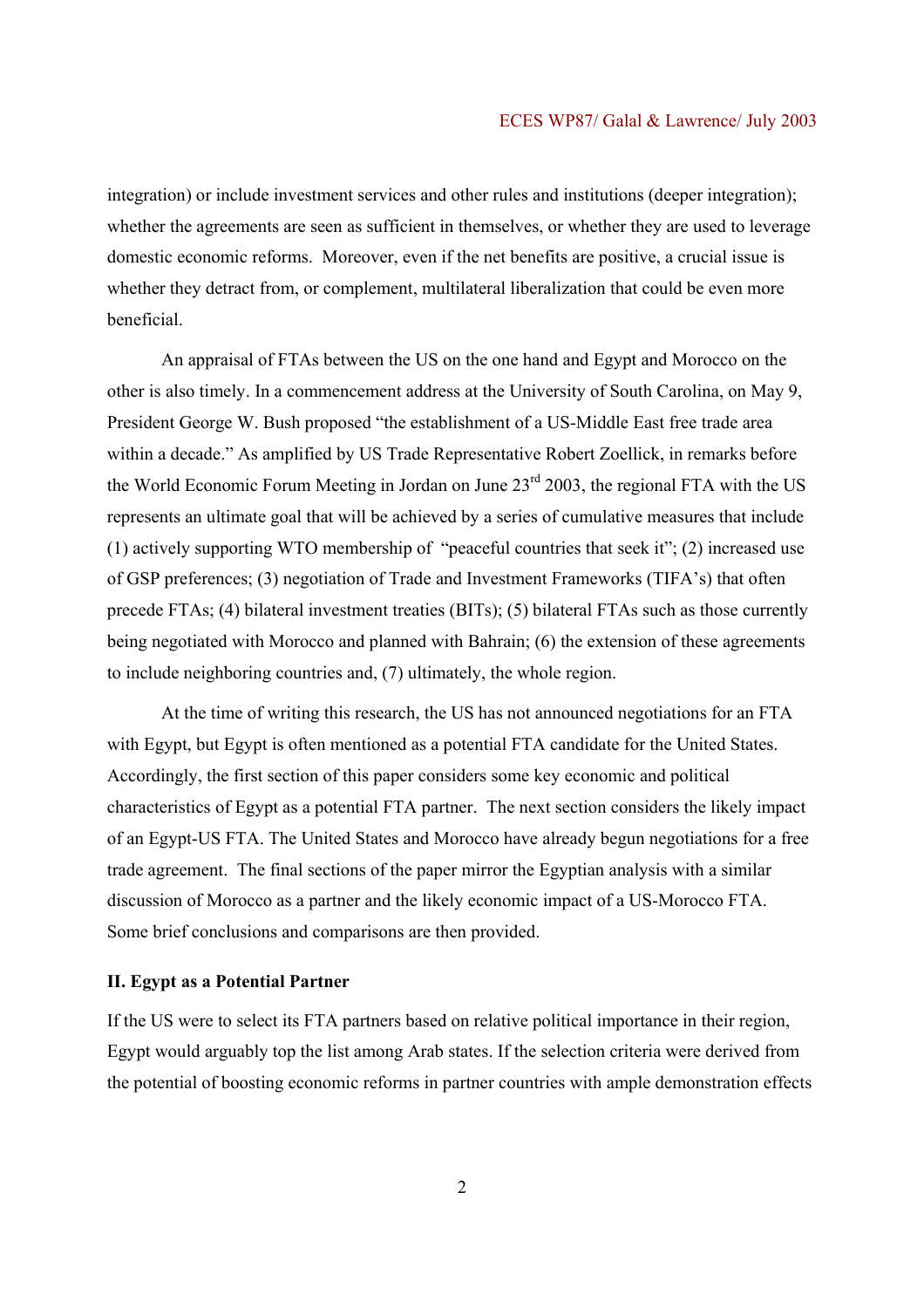as a reform model, Egypt would undoubtedly qualify. And, if the choice was based on the potential for the partner country to take advantage of an agreement, Egypt seems reasonably wellpositioned if the FTA is accompanied by further domestic reforms and additional trade liberalization. Below is a brief discussion of what makes Egypt a viable political and economic FTA partner to the US.

## *Key Political Characteristics*

Egypt is the largest Arab country, with 66 million inhabitants or 23 percent of the regional population. It has played a key role in shaping the politics of the region in recent decades. Most notably, Egypt hosted the Arab League since its inception in 1945, led the region's efforts toward resolving the Palestinian-Israeli conflict and has been fighting Islamic extremists for decades prior to September 11. Although incomplete, Egypt has been undergoing a process of democratic transition over the past couple of decades. This has included the adoption of a multiparty system, increasing the freedom of the press and strengthening the role of civil society. Egypt has also been a cultural hub for Arab countries, providing most of the movies, books, and TV programs produced in Arabic. Further, some 2 million Egyptians are currently working in neighboring countries as teachers, engineers, doctors, etc.

For the above reasons, Egypt came to be seen by many of its neighbors as a country to emulate. Over the past half a century, Egypt led the liberation movement from colonial powers, offered the region a vision of Pan-Arabism and Arab socialism, and more recently adopted a model of gradual political and economic liberalization. Many Arab countries adopted such ideas at the time, which supports the view that Egypt's influence extends beyond its borders. Accordingly, supporting the reform movement in Egypt, through various measures including a well-designed FTA with the US, could have a positive demonstration effect throughout the region.

#### *Key Economic Characteristics*

Although Egypt is a developing country with a per capita income of about \$1,530, its economy is diversified, with industry and mining accounting for 33 percent of GDP, agriculture for 16 percent, and services for 50 percent. Egypt is also reasonably well-endowed with relatively cheap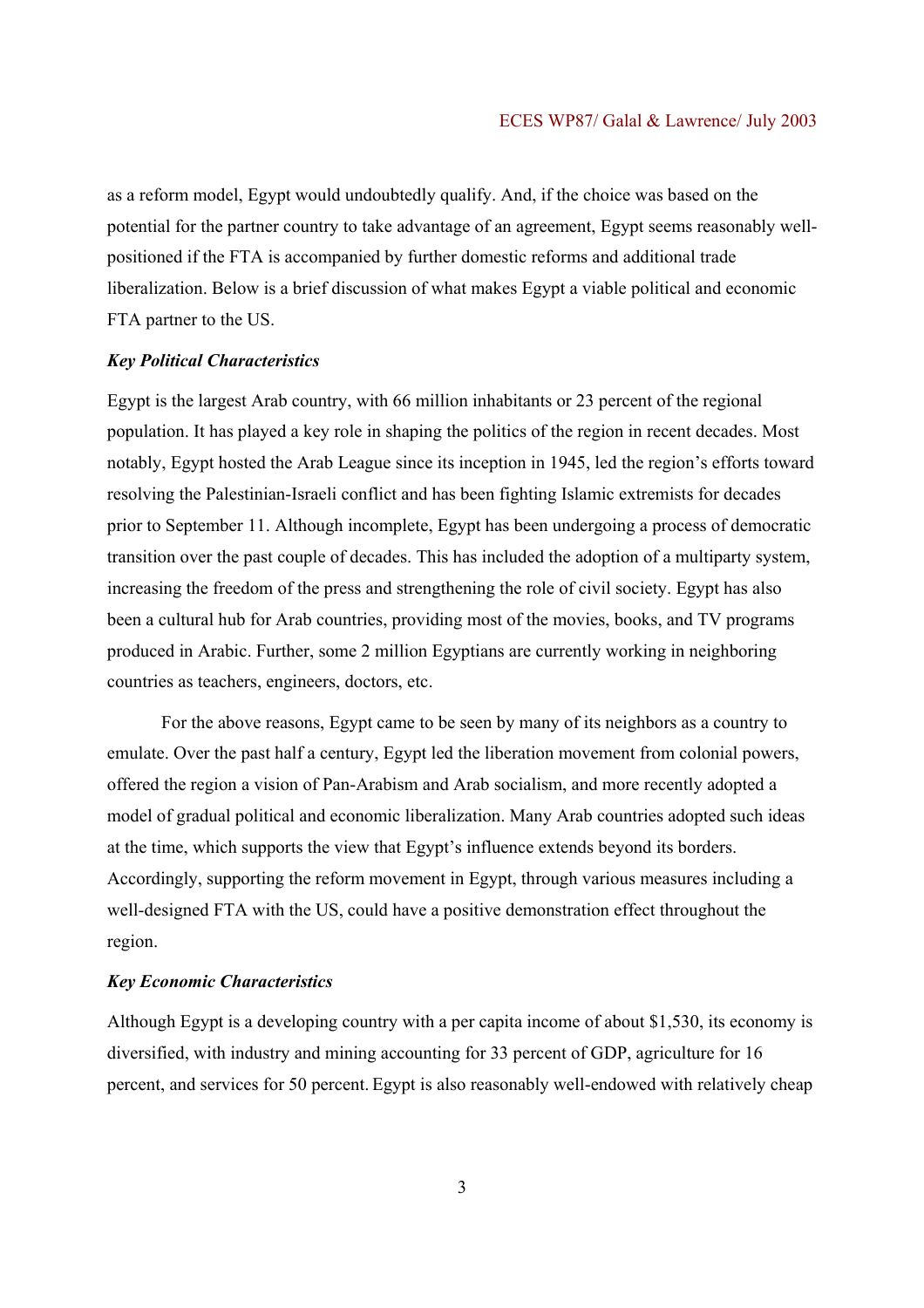and skilled labor, abundant historical sites and other tourism attractions, and moderate natural resources (oil and natural gas). Water is available from the Nile. These characteristics suggest that Egypt could take advantage of more open markets abroad, provided domestic policies are aligned to promote exports.

 As a destination for imports and a potential location for foreign direct investment, Egypt offers a relatively large market. The size of that market does not only depend on a population of about 66 million and a GDP of about \$100 billion, but more significantly on the proximity of Egypt to Europe (with which Egypt has concluded an FTA) and its central location in the Arab world (with whom Egypt is an FTA partner). With an enlarged market, Egypt has the potential of serving as an export base for FDI in industries with substantial economies of scale.

## *Current State of Reform*

Comparative advantage can be stifled, however, by policy-induced distortions. In this regard, Egypt has made significant progress in recent years although the process remains incomplete. After decades of an inward-looking and state-led development strategy, there was a partial departure from that strategy in 1974. However, the real shift to a market-based and privatesector-led strategy came in 1991when Egypt initiated far-reaching reforms in the tradition of the Washington Consensus. One consequence of these reforms is that the private sector now accounts for 70 percent of total investment and 73 percent of GDP, compared with 41 percent and 62 percent respectively in 1990/91.

Several studies assessed the stabilization program of the 1990s, concluding that it was one of the most successful in the developing world (e.g., Subramanian, 1997). The program included the unification and devaluation of the Egyptian pound, financial sector and capital account liberalization, and a drastic reduction in the fiscal deficit (from 20 percent in 1990/91 to 1.0 percent in 1997/98).<sup>2</sup> Inflation came down to a single digit and the economy grew at an average rate of 5 percent for most of the 1990s. The estimated stabilization reform index (given in Figure 1)

 $2^2$  For other measures of structural change see Dasgupta, keller, and Srinivasan (2002).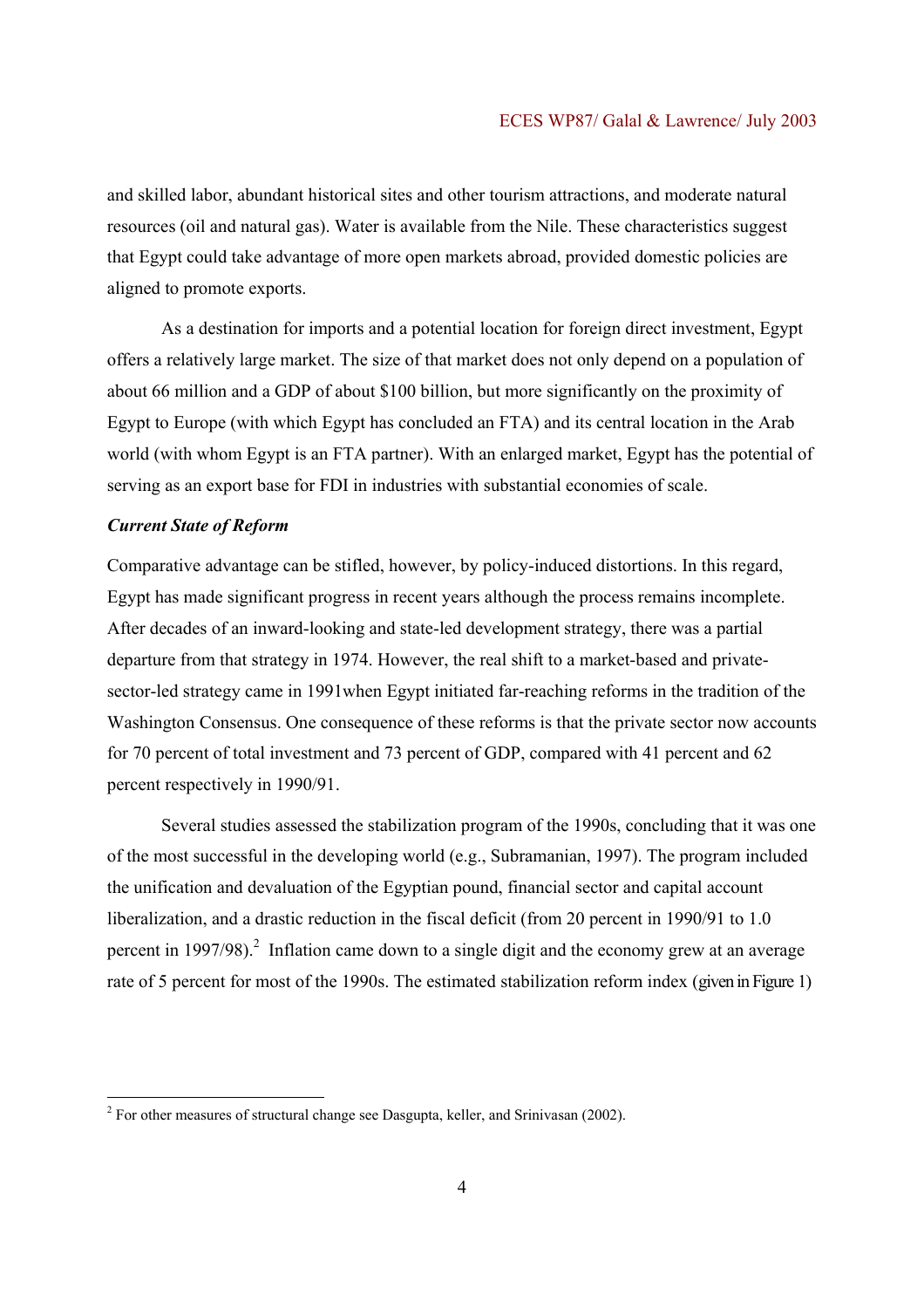shows that Egypt not only caught up with several reforming countries in the region, but also fares well in comparison to other developing countries.<sup>3</sup>

Structural reforms were also initiated in the early 1990s but this effort remains work in progress. The reforms included trade liberalization, privatization of state-owned enterprises, and various improvements in the business environment. The trade liberalization effort is elaborated below. The cumulative proceeds from privatization amounted to 4.7 percent of GDP in 2001. As for the business environment, investment laws were changed to allow foreign participation without restrictions, protect ownership rights, and guarantee repatriation of profits. A stronger IPR law has also been passed, along with a money laundering law. More recently, the parliament approved a new labor law, which accords firms greater flexibility in return for workers' right to strike and engage in collective bargaining. Further, a new income tax law is about to be submitted to parliament, reducing corporate tax rate to 30 percent. At the sectoral level, reforms were carried out in telecommunications and electricity to encourage private sector participation, increase competition where possible, and regulate the monopolistic segments of the market. $4$ 

Notwithstanding these reforms, the estimated structural reform index<sup>5</sup> (shown in Figure 2) indicates that Egypt lags behind a sample of MENA (Middle East and North Africa) countries as well as other developing countries. Furthermore, the reform process has slowed down in recent years. An FTA with the US could boost economic reform and enable the Egyptian economy to

 $Xjt = \frac{(N-f)^2}{(W-B)}$  $(W - Vjt)$  $W - B$  $W - Vjt$ − −

*Where* 

<sup>&</sup>lt;sup>3</sup> The index is a composite of current account balance, fiscal balance, inflation rate, and exchange rate premium. The four elements are given equal weights. All data are normalized using the formula:

Xji is the normalization value j for year t.

Vji the value of variable for country j in year  $t$ ,<br>B best value for all countries and all years

best value for all countries and all years

W worst value of all countries and years.<br><sup>4</sup> The private sector was awarded two licenses to provide mobile services, and a new telecommunications law was passed in 2002.<br><sup>5</sup> This index is a

This index is a composite of trade policy (measured by unweighted average tariffs), tax policy (measured by highest marginal corporate and individual tax rates), exchange rate overvaluation (measured by deviation from PPP) and privatization (measured by cumulative privatization proceeds as share of GDP). The four elements are given equal weights with the weight for the tax policy equally divided between individual and corporate tax rates. All data are normalized using the formula in footnote 3.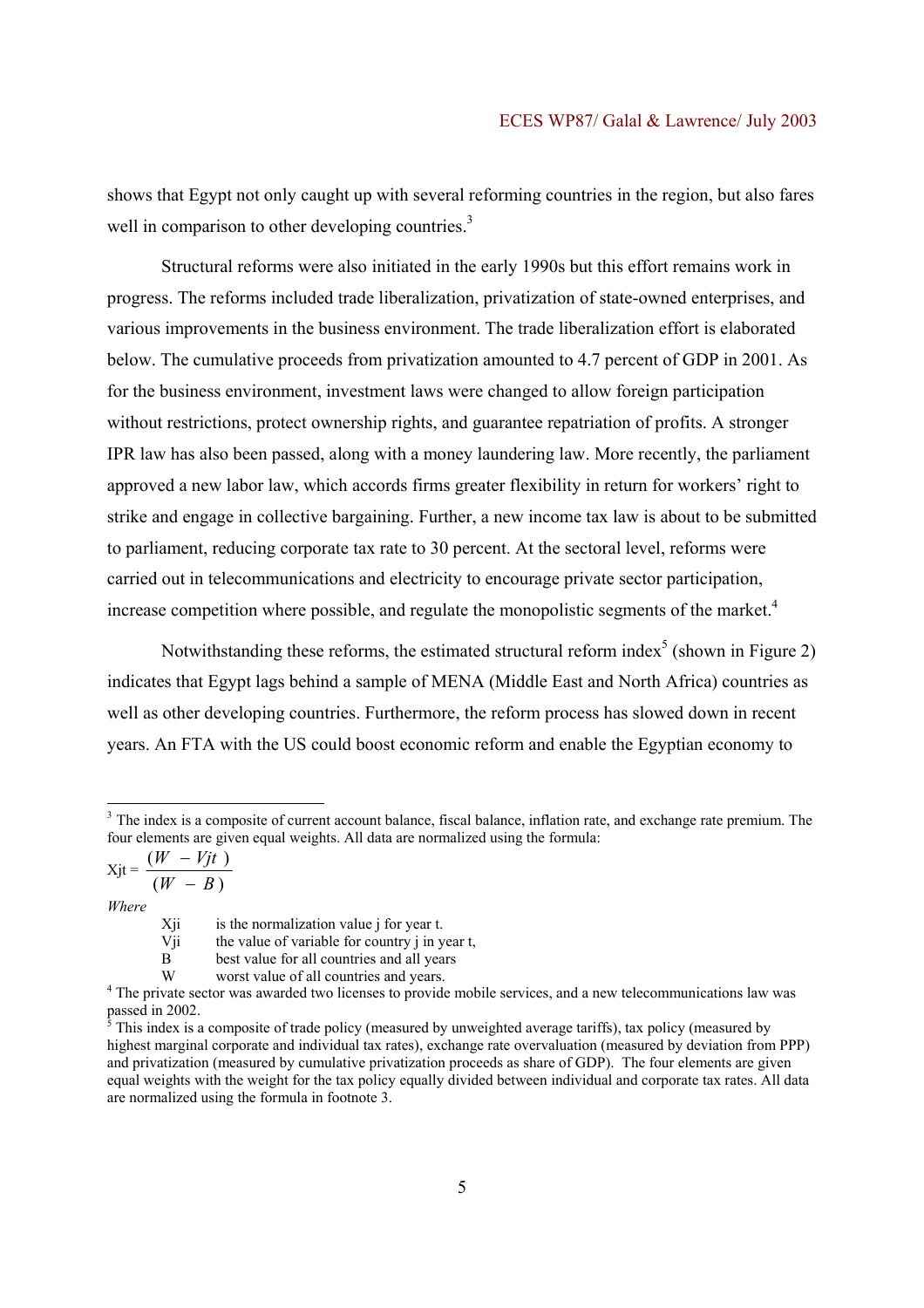attract FDI, improve efficiency, and generate much-needed productive jobs for a growing labor force.

### *Trade Patterns and Policies*

Egypt's trade deficit averaged 10 percent of GDP over the last 3 years. This deficit was financed for the most part by revenues from tourism, workers' remittances and the Suez Canal. Exports averaged about 6.6 percent of GDP over the period 1996/97-2001/02. The EU and the US are Egypt's most important trading partners. During 1990/91-2000/01, the EU and the US averaged 39 and 23 percent of Egypt's imports, and 33 and 31 percent of its total exports, respectively. Currently both the EU and the US are subject to the same Egyptian tariff rates. However, Egypt has signed an association agreement with the EU that will eliminate tariffs on EU exports within twelve years. Without a similar agreement with the United States, US exports will be seriously disadvantaged.

 The modest export performance in Egypt is due to the prevailing incentive structure, which makes it more profitable for producers to sell at home rather than abroad. According to a recent study (Galal and Fawzy, 2002), the bias stems from lack of competitiveness of the exchange rate, relatively high tariff rates on imports, high corporate taxation, and low efficiency of trade logistics.

In recent years, there have been significant trade reforms. Most notably:

- *Nominal and effective protection.* Maximum tariff rates were reduced successively from 70 percent in 1994 to 43 percent in 2002, excluding alcoholic beverages, cars, whole poultry, textiles and clothing (Refaat, 2003). As a result, both nominal and effective rates of protection came down (Table 1). The dispersion rates also fell during the same period, albeit modestly.
- *Non-tariff barriers to trade.* The import ban list that covered 210 items in 1990 currently includes only poultry parts and some textile products. The ban on readymade garments was replaced in 2002 by specific tariffs, which translates into an average ad valorem equivalent of 627 percent. Egypt also adopted the WTO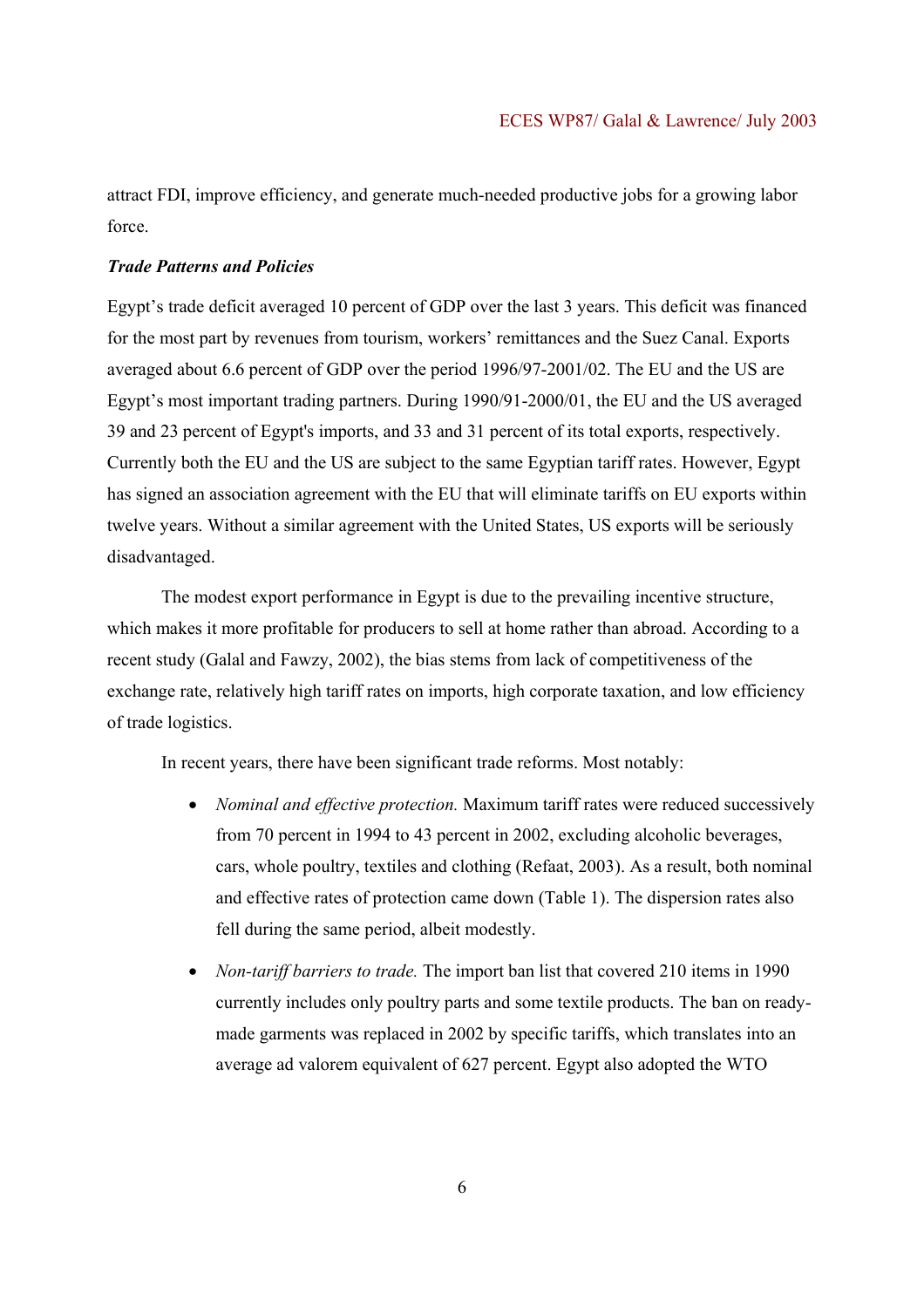agreement on customs valuation in July 2001. Reforms of customs administration are underway.

• *Exchange rate.* Egypt unified, devalued and kept fixed the exchange rate in 1991 to curb inflation and increase the competitiveness of Egyptian exports. The fixed regime was abandoned in favor of an intermediate regime in January 2001, but the new regime was never put to the test. Policy inconsistency gave way to a floating regime in January 2003 (Figure 3).

Despite these reforms, the Egyptian economy remains more protected than its competitors. If Egypt's commitments under the FTAs with the EU and Arab countries are supplemented by further commitments under a US FTA, the Egyptian economy would be much more open than it is today.

## **III. Impact of an FTA Between the US and Egypt**

The argument made at the outset of this paper is that the impact of a prospective FTA between Egypt and the US ought to be measured against both economic and political objectives, given the nature of the Middle East region and US interests. The starting point for subsequent analysis is that the interest of the US in the Middle East revolves around an improved relationship with the Arab world, regional stability, and the reliable supply of oil, beside the usual economic gains from trade and investment. Egypt's interest lies presumably in achieving higher economic growth and greater capacity for job creation through trade and investment rather than aid, coupled with additional gains from resolving the region's conflicts. Below is a discussion of both dimensions, starting with the likely economic impact.

#### *Likely Economic Impact*

The expected static economic gains from an FTA between the US and Egypt were estimated by Hoekman, Konan, and Maskus (1998), Lawrence (1998), and more recently DeRosa (2003). Hoekman et al. used a general equilibrium model to estimate the impact of both shallow and deep integration agreements (the results are reported in Table 2). The analysis was carried out, taking into account Egypt's FTAs with the EU and Arab countries. Drawing on the results of this study, Lawrence estimated the impact of an agreement on the US, using partial equilibrium analysis and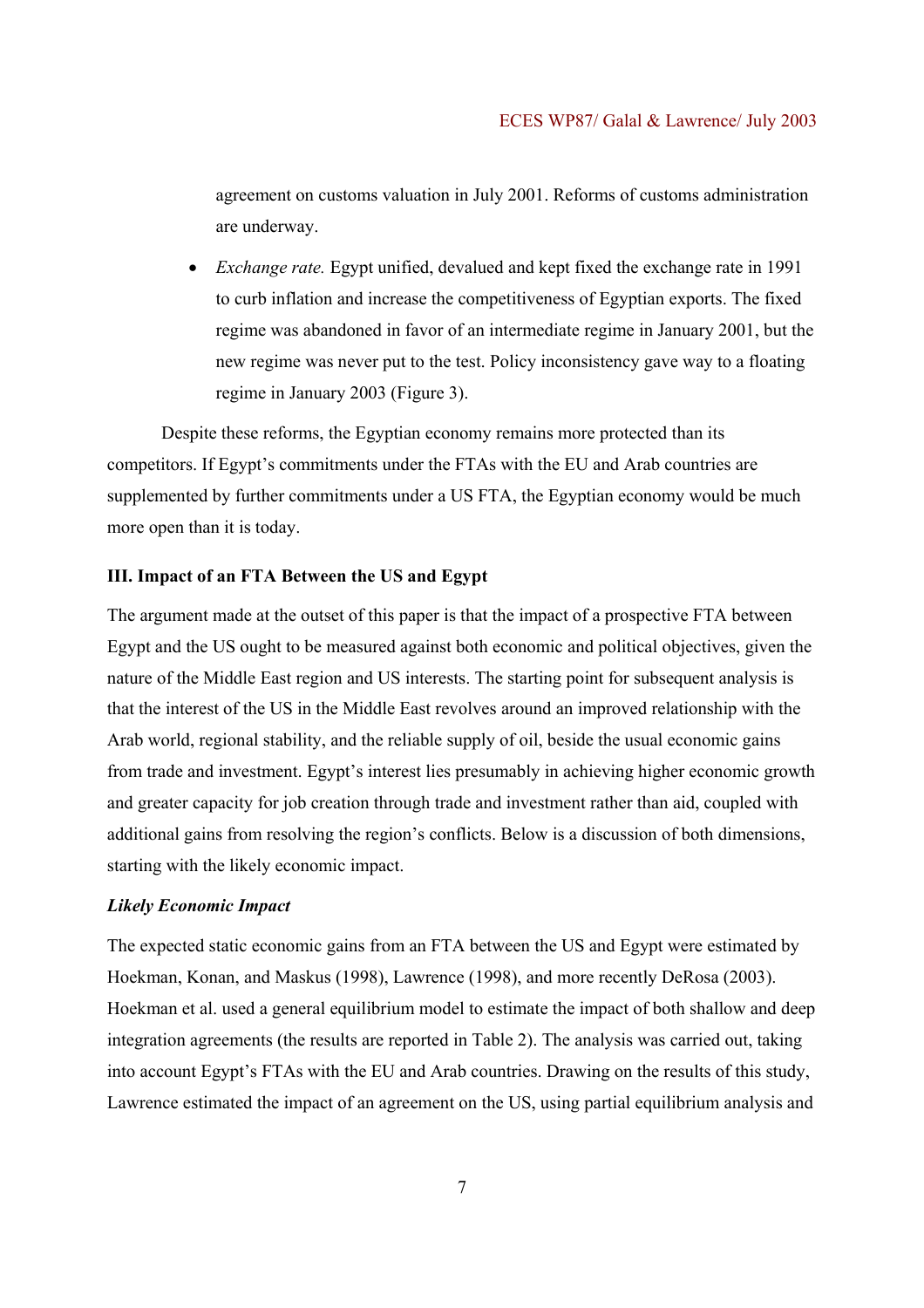information about traded commodities, the prevailing trade barriers in 1996, and an import elasticity of 2.0-3.0. Finally, DeRosa estimated the impact of an FTA between the US and Egypt, using a gravity model that estimates the typical impact of an FTA on bilateral trade. The main results of these studies are discussed below.

- According to Hoekman et al., the expected static economic gains to **Egypt** from an FTA with the US are positive but small in absolute terms. A shallow FTA involving the elimination of barriers to trade on the border would expand net trade (trade creation minus trade diversion) by \$145 million in 1996 prices. A deep FTA would expand net trade by \$280 million in 1996 prices. Deep integration produces better results because it entails increased efficiency and better allocation of resources due to increased competition, lower cost of services, and lower transaction costs. DeRosa finds larger numbers. His model predicts an increase of Egyptian exports to the US from \$895 million to \$1,953 million, an increase of one billion dollars or 118 percent.
- For the **US**, the expected static economic gains are larger in absolute terms than the expected gains for Egypt, but these gains are very modest relative to the US economy. According to Hoekman et al., the increase in US exports to Egypt is expected to be 21.9 percent under a shallow FTA, and 38.8 percent under a deep FTA. Further, Robert Lawrence (1998) finds that an FTA with Egypt would cause a modest increase in employment in the US due to trade expansion. DeRosa again finds a much larger impact. His model predicts an increase in US exports to Egypt from \$3,729 million to \$8,135 million.
- Without an FTA agreement, both **Egypt** and the **US** are expected to be worse off. According to Hoekman et al., the Egyptian economy would suffer from trade diversion as a result of the agreements with the EU and Arab countries. For the US, the "opportunity cost" would be in the neighborhood of \$1.5 billion. To the extent that current US aid to Egypt (of about \$2 billion a year) is tied to imports from the US, phasing out economic aid will further diminish US exports to Egypt.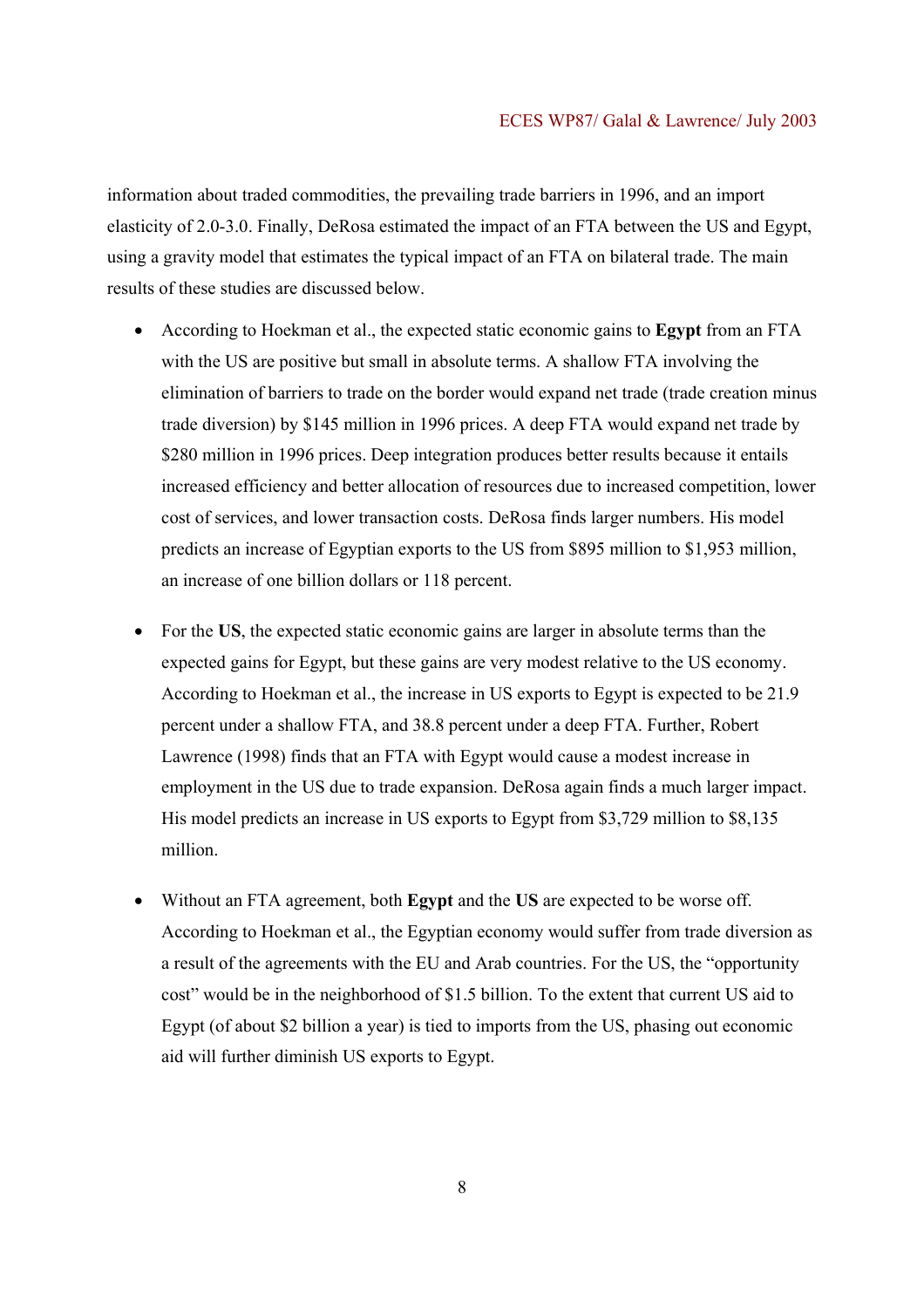DeRosa's estimates are probably exaggerated for both Egypt and the US. Egyptian exporters currently face relatively low barriers to enter the US markets, outside of textiles and apparel (see Table 3). But the abolishment of quotas on imports of textiles and clothing in 2005 according to its commitment under the WTO will increase the competition facing Egyptian products in the US from low cost developing countries and countries enjoying preferential US treatment. With respect to the US, the removal of trade barriers in Egypt, which currently average 18 percent (Table 4), is likely to increase US exports to Egypt. But US exporters will also face greater competition from the EU gradually over the next 12 years as Egyptian tariffs are reduced to conform with the Euro-Med Agreement.

By the same token, the estimates of Hoekman et al. are probably too low. They start from a low level of Egyptian exports for reasons that are at least in part related to the prevailing disincentives facing Egyptian producers to export. If Egypt adopts reforms to increase the competitiveness of its producers and improve the incentives to export, Egyptian exports are expected to increase. Greater access to the US market through an FTA would offer an outlet for this increase in exports by more than is suggested by merely removing trade barriers in the US.

Further, if the Egypt-US FTA is structured along the lines of NAFTA with Mexico, further dynamic gains can accrue to Egypt. Domestic reforms would improve resource allocation and improve productivity. Further, the agreement could help mobilize capital inflows from the US and elsewhere to Egypt. Currently the level of FDI inflow to Egypt is very modest, amounting to about \$277 million in 2000/2001. The association between FDI and deep FTAs was seen in Mexico where the NAFTA stimulated a large amount of FDI. To be sure, although Egypt does not enjoy Mexico's geographic advantages, an increase in FDI could similarly occur in Egypt if foreign investors are convinced that Egypt has become a more attractive location. With increased FDI, the Egyptian economy could benefit from the transfer of modern technical and managerial techniques, as well as market access. For the US investors, Egypt could offer access to cheap labor and an attractive location.

## *Likely Political Impact*

Unlike the potential economic gains from FTAs, the political ramifications of an FTA between Egypt and the US are difficult to identify, let alone measure accurately. But this difficulty is by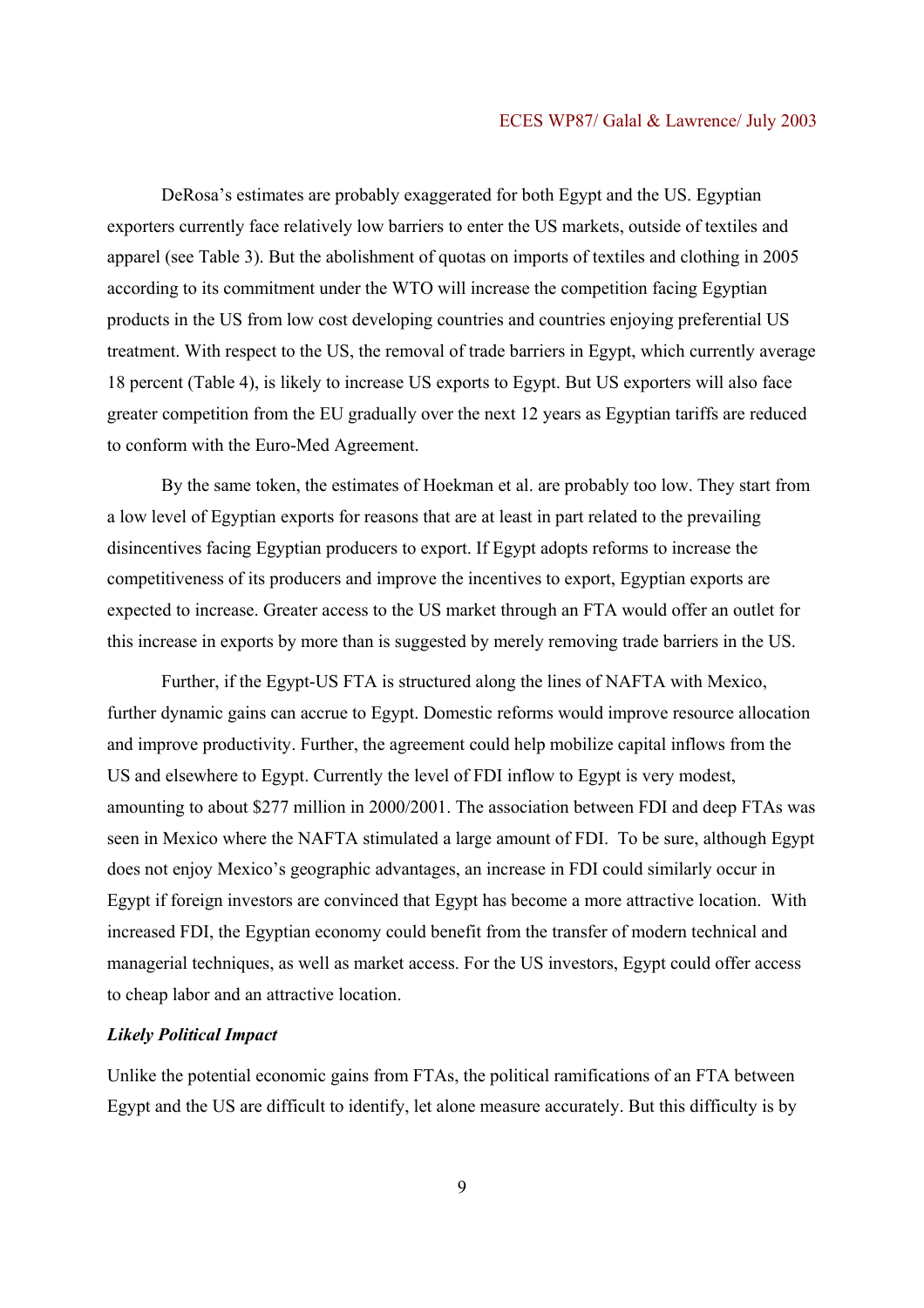no means a convincing reason for ignoring such benefits. Below is a brief discussion of the possible political impact of a US FTA.

The starting point is the observation that the relationship between the US and the Muslim/Arab world has deteriorated in the aftermath of September 11. There is a widespread perception in Arab countries that they are targeted by the US for the sake of oil, especially in the wake of the war in Iraq. Complicating the picture further is another widespread perception that US foreign policy is one-sided in dealing with the Palestinian-Israeli problem. On the other hand, there are voices in the US that claim that the discontent with the US does not follow from US policies toward the region. Rather, it finds its roots in local conditions and lack of progress in these countries.

Whatever the roots of the negative perception of the US in the region, measures are needed on both sides to build confidence for better relations and for a more peaceful and prosperous Middle East. An FTA with a country like Egypt could be one instrument toward achieving this goal. Clearly, the single act of an FTA would not by itself change the image of the US in the Muslim/Arab world. Nor would it be the cornerstone of putting Egypt on a path of sustainable growth and prosperity. The most an FTA could do is to demonstrate a US commitment to countries that are willing to reform their economies. For Egypt, it would also make for a smooth transition from aid to trade and bring about a more sustainable economic relationship between the two countries.

If an FTA with Egypt materializes, along with actions such as resolving the Palestinian-Israeli conflict and success in Iraq's transformation, the gains can be enormous to all parties. Judging the size of the potential gains by what happened in the past, a more peaceful and prosperous Middle East might have saved the US a war in Iraq. It might have prevented the two oil shocks in the mid 1970s and early 1980s. Egypt might have avoided several wars since 1948, saved some of the resources allocated to defense, and policymakers could have focused their attention on domestic reforms. And if Egypt was doing even better than it is doing today, other countries in the region may have followed suit.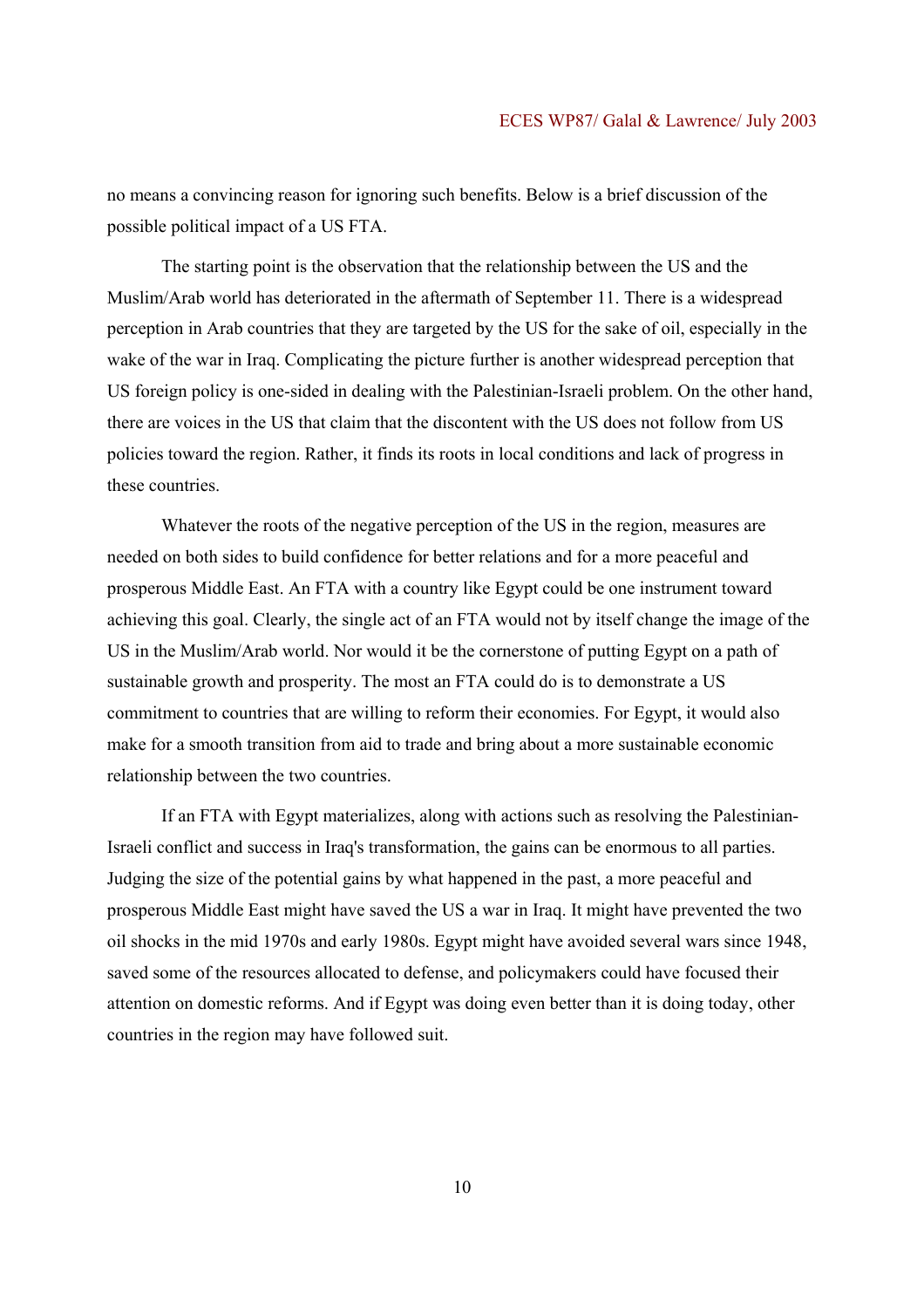## **IV. Morocco as a Potential Partner**

l

The history of Morocco has been deeply affected by its geographic location at the crossroads between Africa, the Middle East and Europe.<sup>6</sup> The patterns of its international and economic relations today continue to reflect Morocco's position between the West, the Middle East and Africa. Morocco also has long had a close relationship with the United States.<sup>7</sup> Both countries have, more recently, shared interests in trying to bring about peace between Israelis and Palestinians, containing Iraqi aggression, and combating terrorism. As befits its role as a moderate Arab state, Morocco has been active in the search for peace in the Middle East, encouraging negotiations and urging moderation on both sides.<sup>8</sup> Morocco was one of the first Arab states to condemn Iraq's invasion of Kuwait and it sent troops to defend Saudi Arabia and aid the efforts to repulse Saddam Hussein. Morocco was also vocal in denouncing September 11<sup>th</sup> attacks and it has assisted the United States in the war against terrorism. However, Morocco has not been supportive of the more recent US war with Iraq.

Several features of Morocco's international relations are contentious and hinder its relations with its neighbors. Morocco had tensions with Spain and other EU members over immigration and drug smuggling. Morocco also has a long-lived dispute over jurisdiction of the Western Sahara territory that lies between Morocco and Mauritania.<sup>9</sup> This friction stands in the way of North African regional economic integration.

<sup>&</sup>lt;sup>6</sup> The list of foreigners who have ruled Morocco includes the Phoenicians, Romans, Vandals, Visigoths, Byzantine Greeks, Arabs, France and Spain. This section draws heavily on the profile of Morocco issued by the US State Department, Background Note: Morocco available at www.state.gov/r/pa/ei/bgn/5431.htm.

<sup>&</sup>lt;sup>7</sup> According to the US State Department op. cit. "Moroccans recognized the Government of the United States in 1777. Formal U.S. relations with Morocco date from 1787, when the two nations negotiated a treaty of peace and friendship. Renegotiated in 1836, the treaty is still in force, constituting the longest unbroken treaty relationship in U.S. history."

<sup>&</sup>lt;sup>8</sup> In 1986, then King Hassan II invited then Israeli Prime Minister Shimon Peres for talks. Following the Oslo Agreement between Israel and the Palestinians in 1993, Morocco increased its economic and political ties with Israel, and in 1994, both parties opened liaison offices. However these offices were subsequently closed in 2000 in response to renewed violence between Israel and the Palestinians.

 $9 \text{ In } 1991$  after a long period of hostilities, the United Nations brokered a cease-fire between Morocco and the Polisario and it remains in effect. In addition, the UN also proposed that the area be given autonomy under Moroccan sovereignty -- a position agreed to by Morocco, US, France and the UK. However, because of opposition from Spain, Algeria and the Polisario, a final settlement has not occurred. In addition Russia and China continue to seek a UN-organized referendum allowing the territory's inhabitants to determine their future.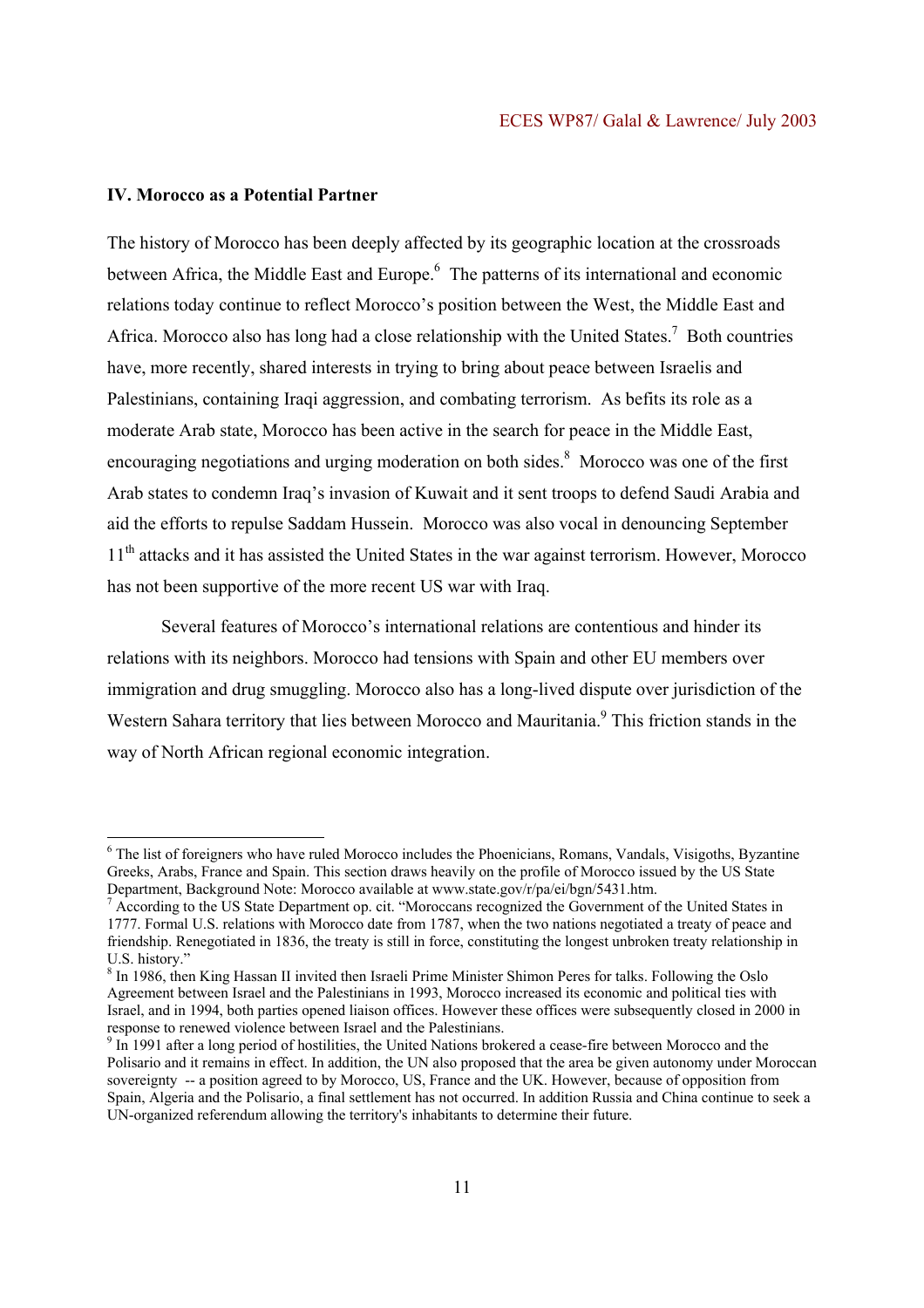## *Key Political Characteristics*

Morocco also occupies the crossroads between monarchy and a full-fledged democracy. Morocco is a constitutional monarchy, in which ultimate authority rests with the king, currently Mohammed VI, who assumed the throne in July 1999. The king is also head of the military and the country's religious leader. He appoints the prime minister following legislative elections. He also appoints directly the five most senior cabinet positions, and may at his discretion terminate the tenure of any minister, dissolve the Parliament, and call for new elections or rule by decree.<sup>10</sup>

 Morocco's system of proportional representation has generated a large number of parties spanning the political spectrum. In 2002, after parliamentary elections, the King named Driss Jettou, a technocrat with no political party affiliation, rather than an elected member of parliament, to head the government. This marked a shift from the previous left-wing coalition government that had served since 1999, although the coalition assembled by Mr. Jettou is said not to be very different from its predecessor.<sup>11</sup> The leading opposition party, with 13 percent of the seats is the Islamist PJD.<sup>12</sup> Moreover, the low participation in the election has given rise to speculation that support for radical Islamism is considerably higher. This explains why faster economic growth and efforts to reduce unemployment deserve a high priority on Morocco's economic policy agenda.

#### *Key Economic Characteristics*

Morocco is a mid-sized, middle-income developing country. In 2002, its GDP was about \$40.0 billion, which given its population of 29.6 million, implies a per-capita income of \$1350. Agriculture continues to play an important role–typically accounting for between 14 percent and 20 percent of output (depending on rainfall) and about 40 percent of the workforce. Morocco has substantial deposits of phosphates and phosphate derivatives, and mines producing lead, silver, and copper. It also has a large fishing industry and a large public sector. While Morocco has a

<sup>&</sup>lt;sup>10</sup> State Department op. cit.

 $11$  Economist Intelligence Unit (2003).

<sup>&</sup>lt;sup>12</sup> In addition however, Morocco's largest Islamist group, Al-Adl Wal-Ihsane (Justice and Charity) did not have political party status and took no part in the elections. According to the EIU op. cit. "Its absence from the ballot and the fact that the turnout was a meager 52 percent appear to be related: a significant proportion of the 48 percent who did not vote probably stayed at home because of their non-participation."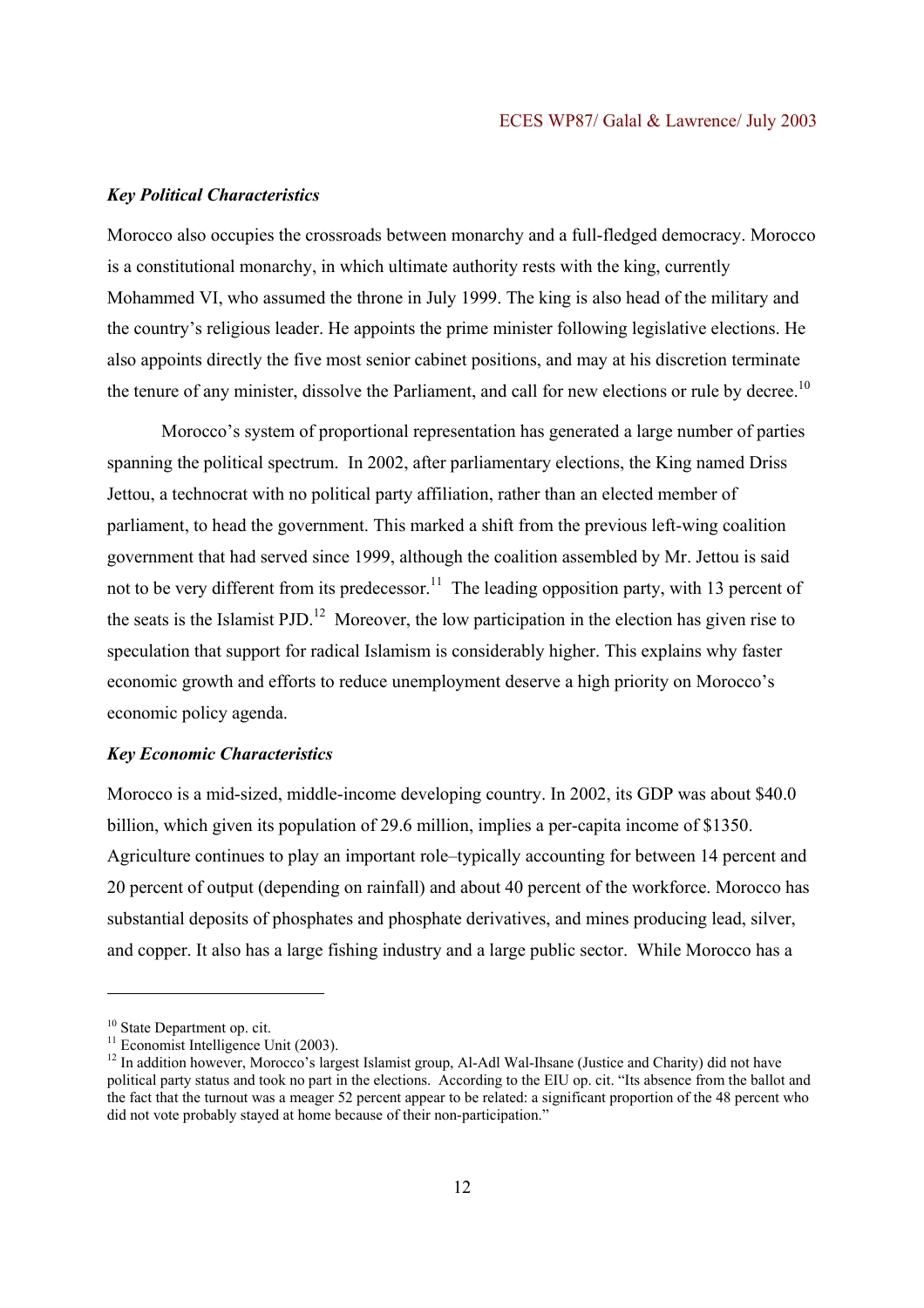modern manufacturing sector with significant output of clothing and textiles, a considerable share of its output is traditional craft industries. According to a recent study, almost a fifth of Moroccan GDP originates in traditional craft industries that produce ceramics, metal-ware, woodcrafts, traditional clothing, footwear, and textiles including rugs. $13$  The sector produces almost entirely for the domestic market and tourism and generates almost no exports.

 Morocco has been successful in maintaining monetary stability and low inflation but less successful in stimulating economic growth. In the1960s and 1970s, Morocco's growth performance was strong but more recently growth has been insufficient either to significantly improve living standards or to provide employment opportunities for the growing labor force. It is estimated that in 2001 for example, the overall unemployment rate stood at almost 13 percent while urban unemployment was over 20 percent.<sup>14</sup>

 Morocco has typically run a merchandise trade deficit offset by earnings from tourism and remittances from expatriates abroad. Moroccan merchandise trade is focused on the European Union. In 2000, for example, the EU accounted for 58 percent of imports and about 75 percent of exports. France was by far its most important trading partner (24 percent of imports and 33.5 percent of exports) followed by Spain (9.9 percent of imports and 13 percent of imports). (See Tables 5 and 6).

The United States is a relatively minor trading partner. In 2000, US exports of \$525 million and imports of \$444 million accounted for 5.6 and 3.4 percent of Moroccan exports and imports, respectively. The pattern of trade is quite predictable and reflects resource endowments and levels of development. US imports are concentrated in phosphates, fish and prepared vegetables, electronic parts (cathode valves) and textiles and clothing; US exports are concentrated in agricultural products (maize and wheat), aircraft and machinery (see Table 7).

## *Reform and Trade Liberalization*

In the 1980s, Morocco was an inward-looking, highly-regulated economy with considerable state participation. Overtime, however, numerous measures have been taken to enhance the role of the

<sup>&</sup>lt;sup>13</sup> Based on a Unesco study cited by EIU Country Report for Morocco, November 2002.

 $14$  IMF.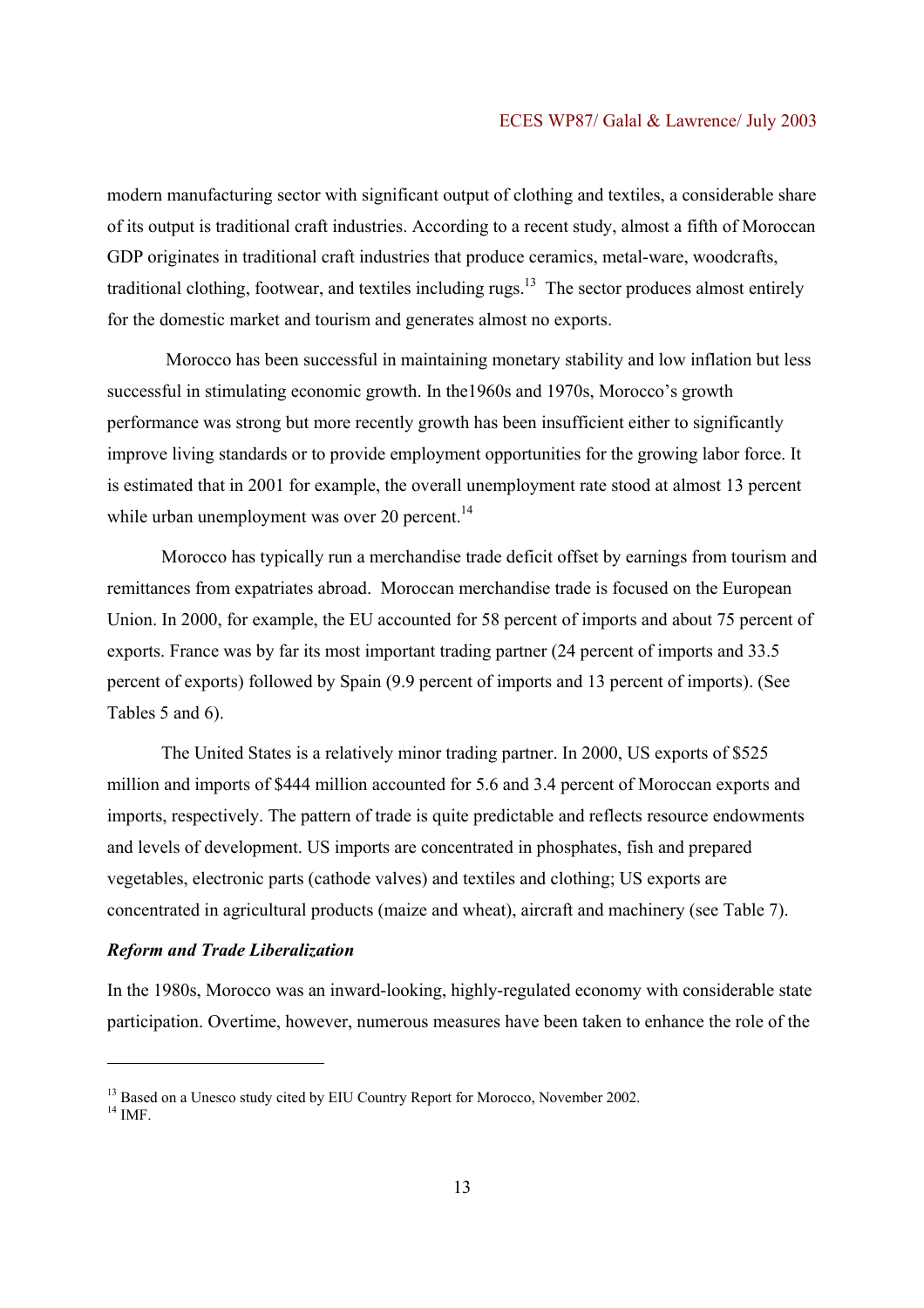domestic and international market. Nonetheless the process has slowed down over the past few years under the government dominated by the Socialist Union of Popular Forces and remains incomplete.15 As indicated in Figures 4 and 5, and judged by both the stabilization and structural reform measures, Morocco's performance is fairly typical for a MENA country.

 The liberalization of both trade and investment has played an important role in Morocco's reform efforts. Tariffs have been reduced and the tariff system has been simplified. Reference prices for textiles, clothing and appliances and several quantitative restrictions have been eliminated. Nonetheless, Morocco still has high MFN tariffs (average 33.9 percent) and a fairly restrictive regime of non-tariff barriers (see Table 8). In the GATS, Morocco's few commitments are typical for a developing country.

Morocco has undertaken additional liberalization commitments regionally. Like Egypt, it has concluded an association agreement with the European Union that will lead to free trade in industrial products with EU by 2012. The EU agreement is incomplete, particularly with respect to services, agricultural products and investment.<sup>16</sup> Morocco has a similar agreement with EFTA. It has also signed preferential arrangements with Algeria, Guinea, Iraq, Libya and Mauritania. Egypt, Jordan, Morocco and Tunisia last year agreed to set up a free trade zone ahead of the 2010 target for trade barriers to end in the Euro-Mediterranean area. The zone would also "be open to other Arab countries" such as Algeria, Libya, Mauritania, Syria, Lebanon and Palestine. Morocco is also a member of the Community of Sahel-Saharan States (COMESSA), which seeks to

<sup>&</sup>lt;sup>15</sup> Morocco currently ranks 68th out of 156 countries in terms of the Index of Economic Freedom developed by the Heritage Foundation (it ties with Tunisia and Saudi Arabia). Its overall score based on ten equally weighted criteria of 2.95 places it just in the "mostly free" category and just out of the "mostly unfree" category. Source:<br>http://cf.heritage.org/index/indexoffreedom.cfm.

 $\frac{16}{16}$  For a discussion of the welfare effects on this agreement see Page and Underwood (1997). They report that since Moroccan non-agricultural exports were already entering the EU market duty-free, the expected gains from the agreement came primarily from lower prices to consumers due to reducing Moroccan trade barriers. A troubling feature of the agreement was related to the phasing in of these tariff reductions. In particular relatively rapid increases in tariffs on inputs actually raised effective protection in the short run, thereby generating small welfare losses.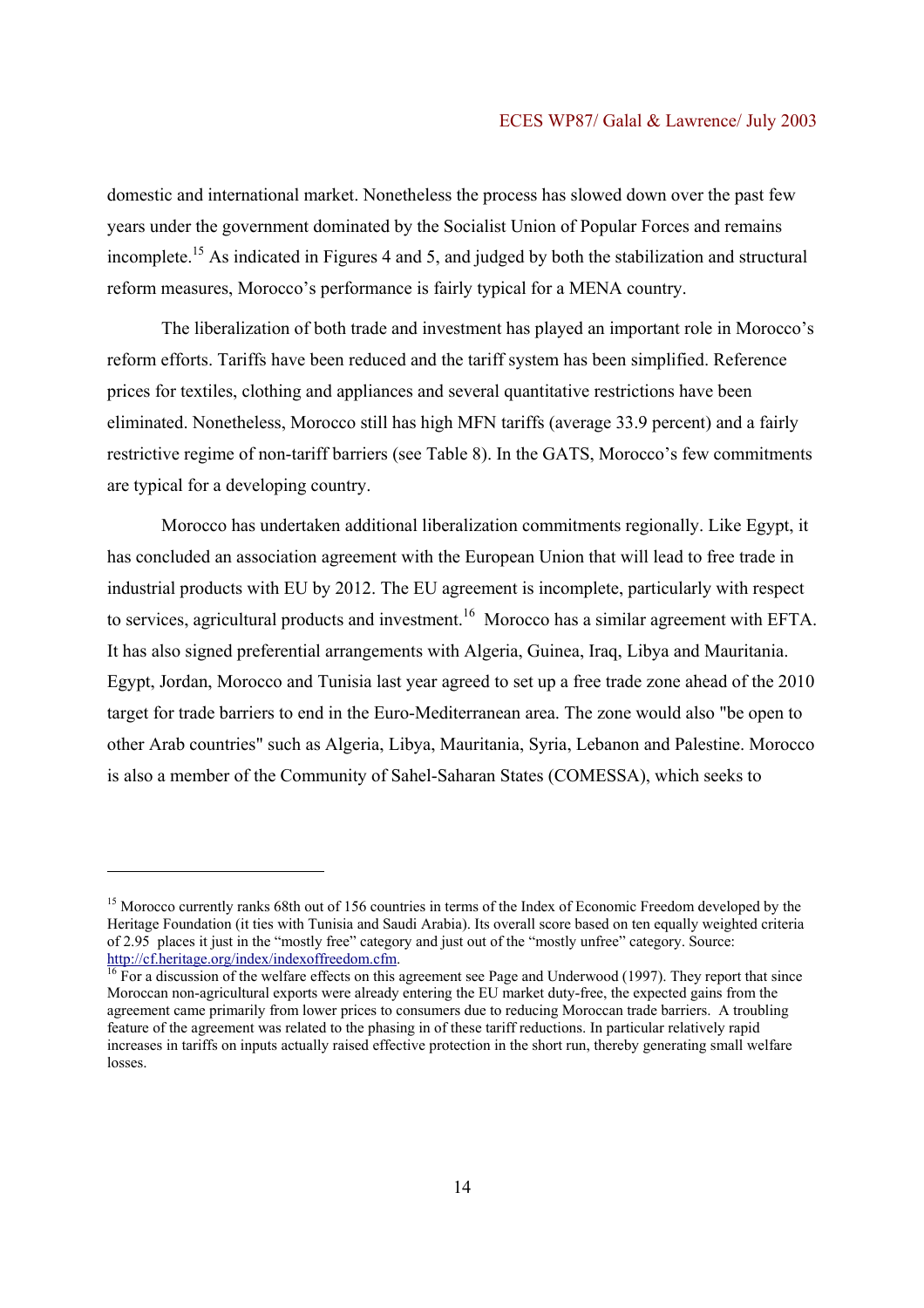consolidate economic and commercial integration among member states.<sup>17</sup> The government has also taken numerous unilateral measures to liberalize and attract foreign investment.<sup>18</sup>

In sum, Morocco stands at a crossroads in several respects: It has close political linkages with the United States, Europe, Africa and the Middle East. It is in transition from an autocratic monarchy to a more full-fledged democracy. It is shifting from a highly controlled economy to one based on free market principles and it is in the process of creating itself as the hub of a set of preferential trade agreements. These are crucial attributes of Morocco as an FTA partner for the United States.

#### **V. Impact of an FTA Between the US and Morocco**

## *The Moroccan Perspective*

l

The analysis of Morocco's general economic characteristics and its relationship with the United States does not immediately suggest that the United States is the ideal candidate for a free trade agreement for Morocco. From a Moroccan perspective the immediate economic benefits are questionable and the case for an agreement rests partly on its less certain potential dynamic benefits.

After all, Morocco's primary international economic focus has been Europe. The widely spoken foreign languages (French and to a lesser degree Spanish), history and geographic location all suggest that Europe, to use the parlance of trade theorists, is Morocco's "natural" trading partner. By contrast, Morocco and the United States do not have a particularly close economic relationship. The US accounts for only 5 percent of Moroccan trade and American foreign investment is small. In addition, most of the goods Morocco currently exports to the U.S.

<sup>&</sup>lt;sup>17</sup> Members include Burkina Faso, Central African Republic, Chad, Djibouti, Egypt, Eritrea, Gambia, Libya, Mali, Morocco, Niger, Nigeria, Senegal, Somalia, Sudan and Tunisia. Algeria is not a member.

<sup>&</sup>lt;sup>18</sup> In November 1989, it abrogated a 1973 law requiring majority Moroccan ownership in a wide range of industries. In 1993 Mobil oil was allowed to buy back 50 percent share of a major oil-producing subsidiary it had previously owned. The government does not screen FDI and provides favorable treatment on foreign exchange for foreign investors. Investment is permitted in all sectors except agricultural land and sectors reserved for the state (e.g. phosphate mining). There are no performance requirements. In 1991 Morocco signed a bilateral investment treaty (BIT) with the United States that provided for MFN treatment, international arbitration for expropriation and in 1995 Morocco drafted a new foreign investment code that provides some tax breaks on income for investment in certain regions, crafts and export industries.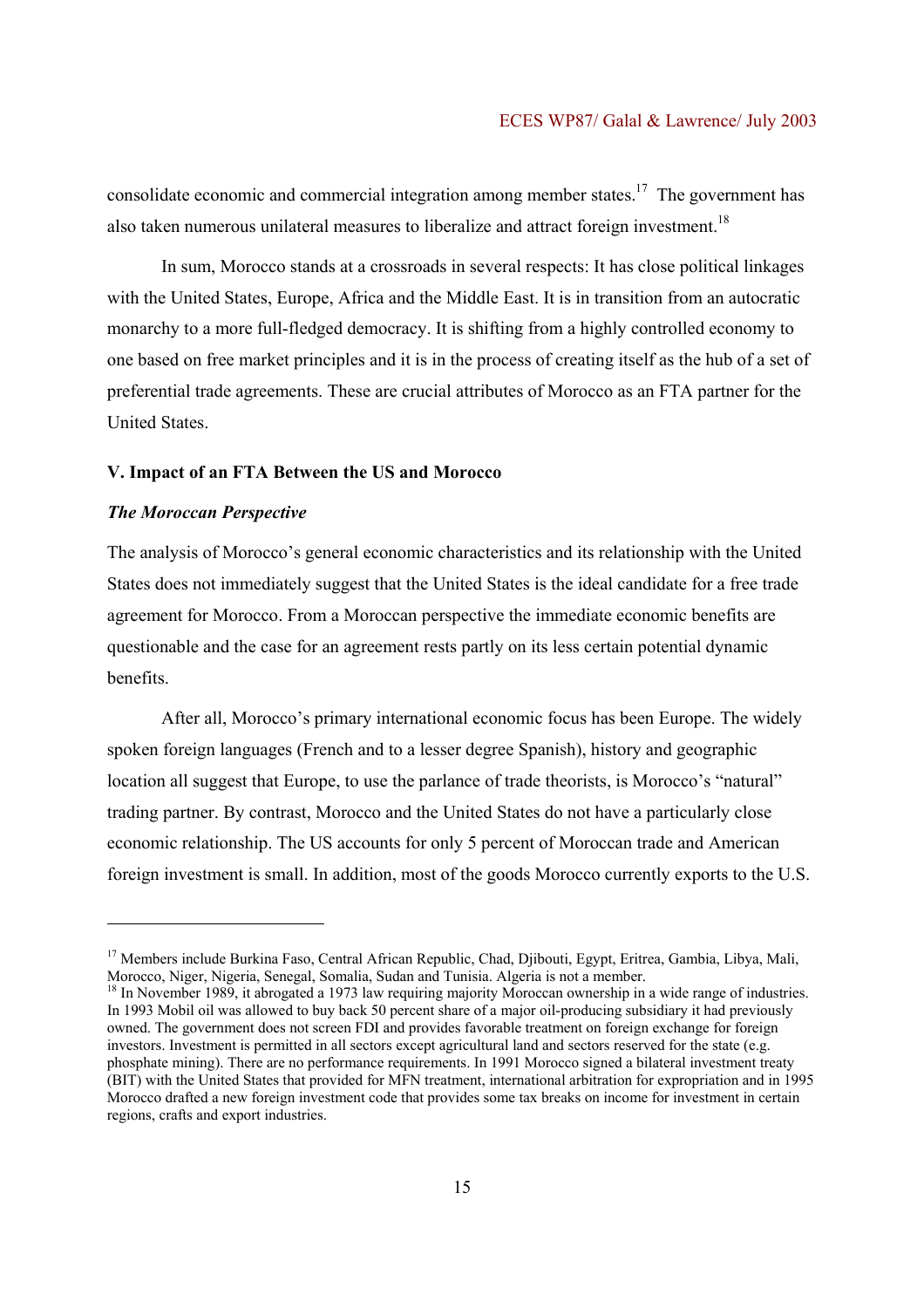are not subject to high tariffs–many of these actually already enter duty-free partly because US tariffs are already low for minerals and some agricultural products.<sup>19</sup> The disparities in tariff rates explain why an FTA has very different implications for tariff revenues in both countries. Gilbert's CGE analysis reports that, by implementing a free trade area, Morocco would lose a total of \$293 million and the US just \$10.9 million.<sup>20</sup>

Under such circumstances it is quite possible that giving US exports tariff-free access to the Moroccan market could result in substantial trade diversion. Although Moroccan consumers might enjoy lower prices, these gains could be more than offset for the economy as a whole because of the loss in tariff revenue and the purchase of goods from the United States rather than more efficient sources. In addition, there is the possibility that Morocco could experience declines in its terms of trade since its tariff reductions would be much larger than those of the United States. In fact, according to simulations undertaken for this conference,<sup>21</sup> the trade impact of a US-FTA would *reduce* Moroccan incomes by about \$93 million (in 1997 dollars) — 0.26 percent of GDP — of which \$25 million is estimated to result from reduced efficiency and \$68 million from reductions in terms of trade.  $22$ 

While this conclusion is a good starting point for thinking about the economic impact, there are economic considerations that could mitigate these effects and others that could exacerbate them. We consider each in turn.

First, the conclusions are sensitive to assumptions made about other Moroccan tariffs, both with respect to the EU and to other trading partners. In particular the simulations take tariffs on the EU, EFTA and other regional trading partners as given. In fact, the tariffs on industrial products with Europe are scheduled to be eliminated by 2012. This will surely reduce the trade diversion from the US-Morocco FTA. Indeed, the FTA with the US can be seen as a measure that offsets trade diversion due to Morocco's FTA with the EU. Moreover, if Morocco were to

<sup>&</sup>lt;sup>19</sup> According to the paper Gilbert has undertaken for this conference, US tariffs exceed 4 percent in crops besides grains (13.9 percent), processed food products (11.5 percent) and textiles and apparel (11.8 percent). By contrast Moroccan tariffs are generally between 15 and 25 percent and as high as 71 percent for processed foods. <sup>20</sup>Gilbert op. cit. estimates that Morocco would lose \$115 million from revenues currently collected on US products and an additional \$177 million as a result of purchases of additional US products in preference to those of other trading partners.

 $21$  The conference mentioned throughout this paper is the one referred to on the title page.

<sup>22</sup> Gilbert op. Cit.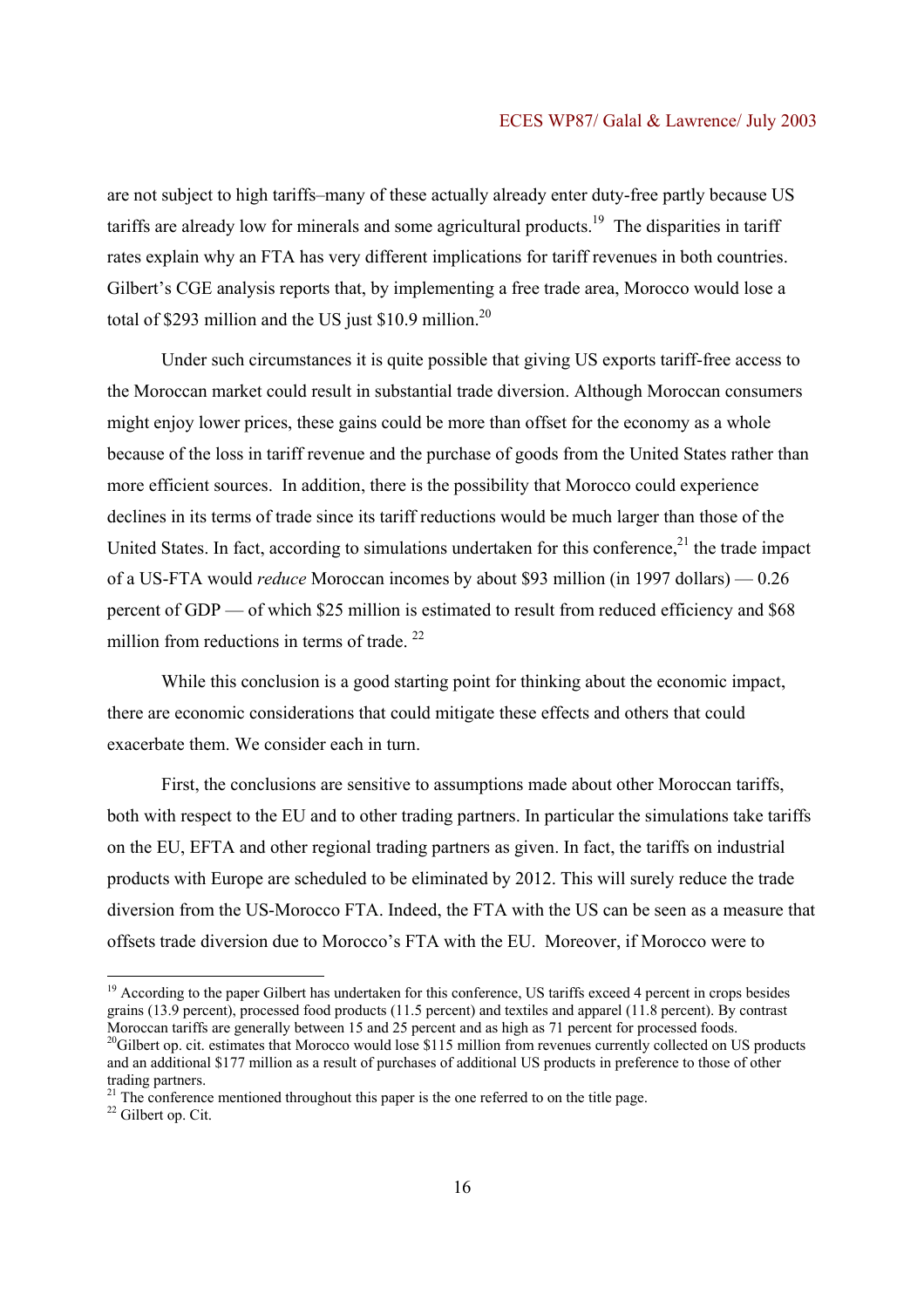complement its US FTA with more reductions in its MFN tariffs, the impact of this diversion could be reduced and even eliminated–although these considerations also point to the need for policies to deal with the budgetary implications of these measures.

Second, there could also be gains due to the liberalization of services and investment that have not been modeled.<sup>23</sup> These could be significant. In its goals for the FTA negotiations, the Coalition of US Service Industries is seeking general disciplines to improve policy transparency, a strengthening of intellectual property protection, as well as sectoral provisions for market access and national treatment for a number of modes of delivery.<sup>24</sup> These could provide additional benefits particularly if Morocco extends the measures unilaterally to other trading partners or uses such a prospect to obtain additional benefits from other trading partners, particularly Europe.<sup>25</sup>

Third, regional trade agreements can stimulate domestic regulatory reform, improve administrative procedures, raise domestic standards, remove bureaucratic red tape, and improve the rule of law. If such steps are taken, they confer benefits, not only on international trade and investment, but on other forms of economic activity. In addition, agreements can serve to improve investor expectations.

 For countries with long histories of intervention in trade and investment, unilateral action is often greeted with skepticism. Locking in economic reform could reduce risk premiums and thereby enhance investment and economic growth. There could be additional benefits not captured in the static framework if trade liberalization reduces the price of capital goods, stimulates domestic investment, enhances the transfer of technology through foreign investment, and stimulates productivity growth through enhanced competition.

<sup>&</sup>lt;sup>23</sup> As indicated above, Morocco already has a Bilateral Investment Treaty (BIT) with the United States and liberal investment rules. To stimulate additional investment, it would have to improve its general business environment through additional measures.

 $24$  These include e-commerce, telecommunications services, banking and financial services, insurance, audiovisual, computer, education, energy, environmental services, express delivery, and tourism (see Vastine, 2002).

<sup>&</sup>lt;sup>25</sup> In their simulations of an FTA between the EU and Egypt, for example, Hoekman and Konan found very large gains from including services liberalization.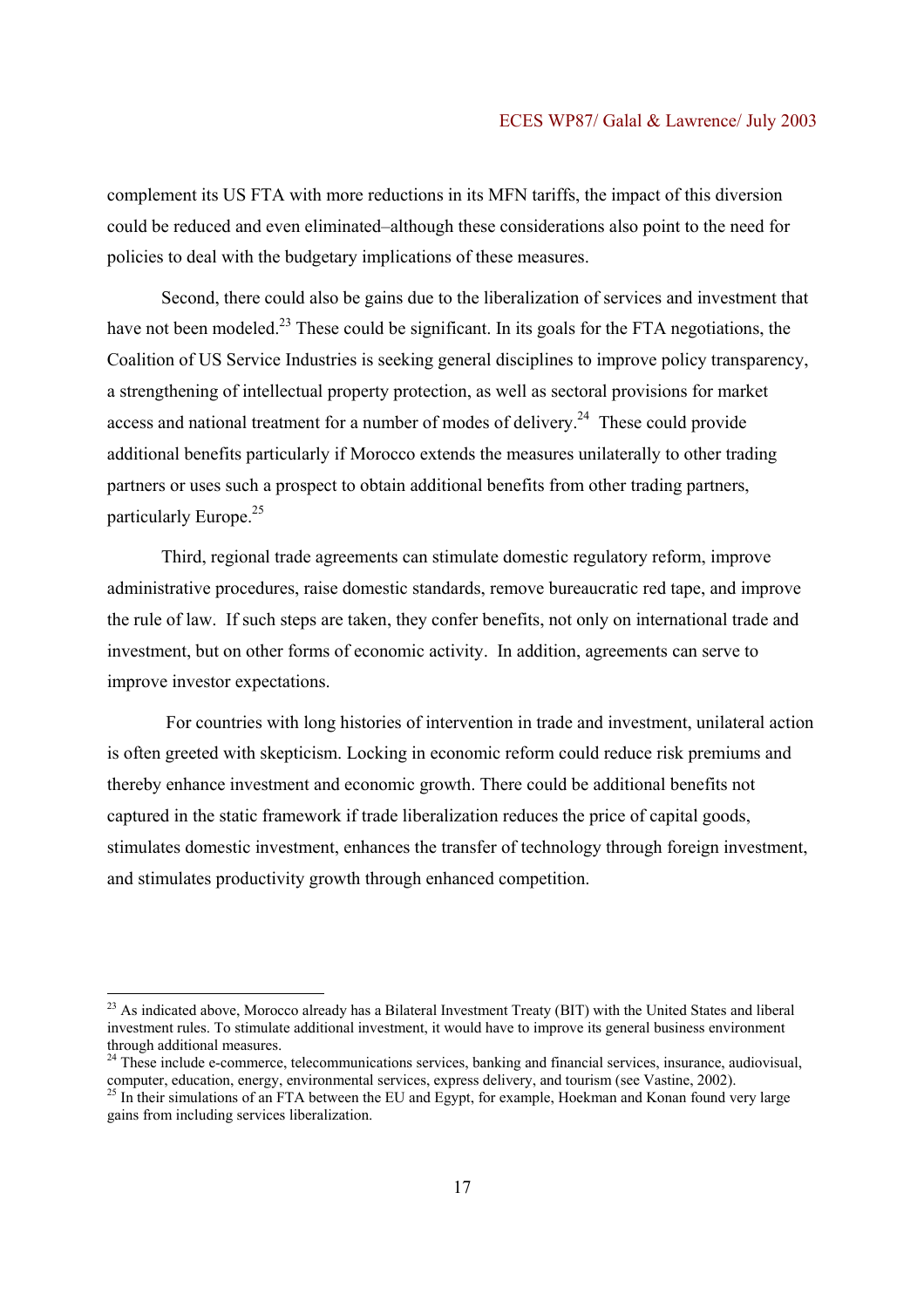Fourth, Morocco is thwarted in some of its efforts in the European market. It faces restrictions in citrus, fresh vegetables, horticultural products and apparel.<sup>26</sup> Striking an agreement with the United States could give Morocco greater leverage in negotiations currently underway with the European Union to improve its market access in agricultural products. Just as the United States has been given a defensive motivation by the Euro-Med agreements to match preferences granted to European competitors, so Europe could be given similar reasons to match preferences granted to the US in services, investment and particularly agricultural products.

Finally, Morocco's strategy in being willing to sign FTAs with a multiplicity of trading partners is similar to the approach used by other prolific FTA negotiators such as Chile, Mexico and Singapore. While economists are fond of pointing out that in general preferential trading arrangements are second best as compared with multilateral free trade, they often neglect that for a single country the best outcome would be to have no domestic barriers but preferential access in all other markets. It appears that countries such as Singapore are headed in this direction, and while it is much further than these three countries in removing its domestic barriers, Morocco could be trying to move toward such an outcome.

There are, however, other considerations that suggest the gains could actually be lower than projected in the model. One could be if agriculture is not fully liberalized. The NAFTA, for example, contained some noteworthy exceptions such as Canadian dairy and poultry products.<sup>27</sup> A second could be the impact of the FTA rules of origin–particularly for textiles.<sup>28</sup> The United States has generally insisted on highly restrictive rules of origin–so called "fiber-forward" rules– for clothing products to qualify for duty-free access. By forcing Moroccan clothing manufacturers to use high cost domestic or US inputs, these rules could seriously affect Moroccan export competitiveness. A report written by the American Chamber of Commerce suggests this is not simply an academic concern. It describes the recent cutbacks in the

<sup>&</sup>lt;sup>26</sup> French external trade Minister, Francois Loos, is reported to have stated that there is an "incompatibility" in Morocco's conducting at the same time free trade negotiations with the USA and with the EU. The fact that the EU has concluded an FTA with Mexico has apparently escaped his attention.

 $27$  See Miller, 2002.

<sup>&</sup>lt;sup>28</sup> Both these elements have been troubling features of other US preferential arrangements in particular NAFTA. For an excellent analysis of NAFTA exceptions see Miller, 2002.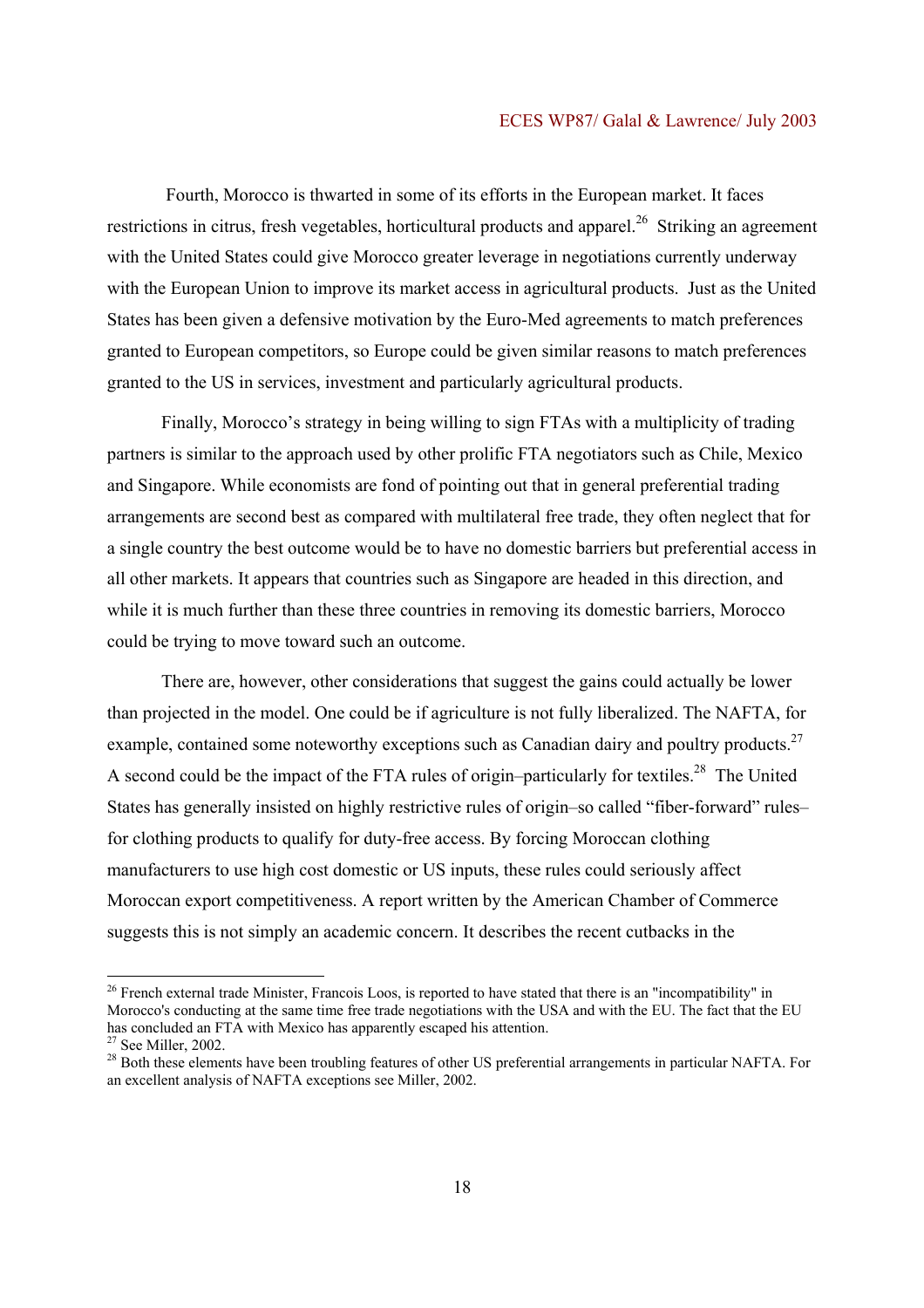#### ECES WP87/ Galal & Lawrence/ July 2003

production of Jordache denim jeans in Morocco and notes: "The high price of local fabric is a key issue. J.R.A. believes that Jordache New York could not justify continued imports of finished goods from Morocco–even with an FTA–if the high cost of using local fabric (required to satisfy the rules of origin) negated its benefits."<sup>29</sup>

Major sectors of Moroccan agriculture currently enjoy high rates of tariff protection. A third concern, therefore, relates to the adjustment challenges posed by eliminating these tariffs on United States exports. According to the simulations undertaken for this conference, the real returns to owners of land, i.e. farmers, could be reduced by as much as 4 percent as a result of such an arrangement. By contrast, owners of natural resource would see their incomes rise by 4 percent, while the incomes of skilled labor, unskilled capital would each rise by about one percent. Morocco faces the short-run challenge of providing for a rural social safety net program and alternative activities and agricultural income supports in the long run.

A fourth, more general challenge relates to implementation. It takes considerable administrative capacity to negotiate and implement an agreement of the type envisaged.<sup>30</sup> Ensuring compliance with new rules in areas such as intellectual property, customs, competition, environment, worker rights and government procurement will all require an upgrading of skills and resources. Actions by the private sector to avail itself of new market opportunities could entail additional costs. Agricultural producers may have to first meet new rules on food safety and additional sanitary and phyto-sanitary requirements. Similarly potential exporters of manufactured goods will have to meet US safety and design standards and labeling requirements. Meeting these requirements could lead to additional positive spillovers to the rest of the economy. But in the short run, they will entail additional costs not captured by the economic simulations. Nathan Associates Inc. has estimated that a reasonable package would require between \$39.5 and \$48.3 million dollars in additional resources–a considerable increase over the aid given to Morocco in 2002 (according to AID data, Moroccan repayments actually exceeded its receipts from the US).

 $^{29}$  This is drawn from the American Chamber of Commerce in Morocco (2002). Morocco's role as a regional hub could be improved if the rules of origin allowed for cumulating with other countries in the Middle East. <sup>30</sup> For an extensive appraisal of these requirements see Nathan Associates, 2003.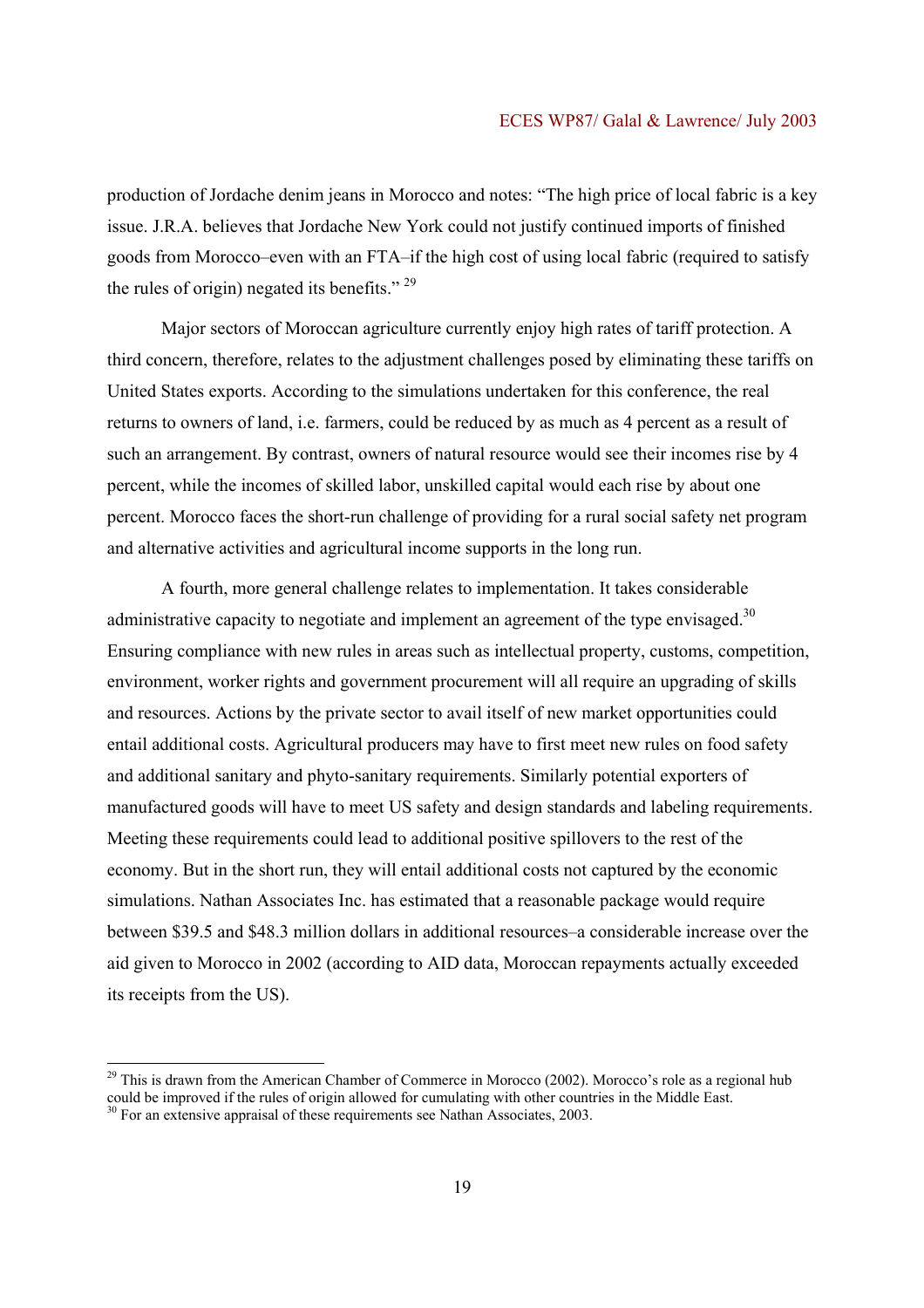It is common to hear the slogan "Trade not Aid." However, as trade agreements become deeper, and enhanced domestic capacity imperative for implementation, this becomes a false choice. Trade and aid are complements in agreements between developed and developing countries, not substitutes. Without appropriate and adequate aid, the benefits from trade are unlikely to be realized. USTR Robert Zoellick has promised that the Administration intends to target ongoing development assistance and trade-related technical assistance to help Morocco follow through on the commitments it will make as part of the FTA.

In sum, for Morocco to benefit from an FTA with the United States, it needs to accompany the Agreement with complementary policies, such as to:

- extend the bilateral tariff reductions to those placed on other trading partners;
- use the agreement to accelerate domestic reforms that improve the overall business environment;
- use the agreement as a means of making these reforms more credible;
- use the agreement to increase its bargaining leverage with the EU, and improve its market access, particularly in agricultural products;
- improve its capacity to implement and take advantage of the agreement.

## *The United States' Perspective*

The simulations undertaken for this conference indicate positive effects from the removal of high tariff barriers. According to Gilbert, measured in 1997 dollars, the US benefits to the tune of \$178 million as exports increase by 88 percent. Most of the welfare gain stems from improvements in America's terms of trade. Moreover, since Europe has already signed an agreement to give it preferential access, for the US, an FTA with Morocco can be seen as a defensive measure against an important competitor. In addition the agreement helps underscore America's willingness to move to free trade with all partners who are willing to reciprocate.

Nonetheless, the primary US objectives are political, although their realization is subject to considerable uncertainty. An optimist would point to several potential benefits. First, the agreement could enhance Morocco's reform process, improving its institutions and governance,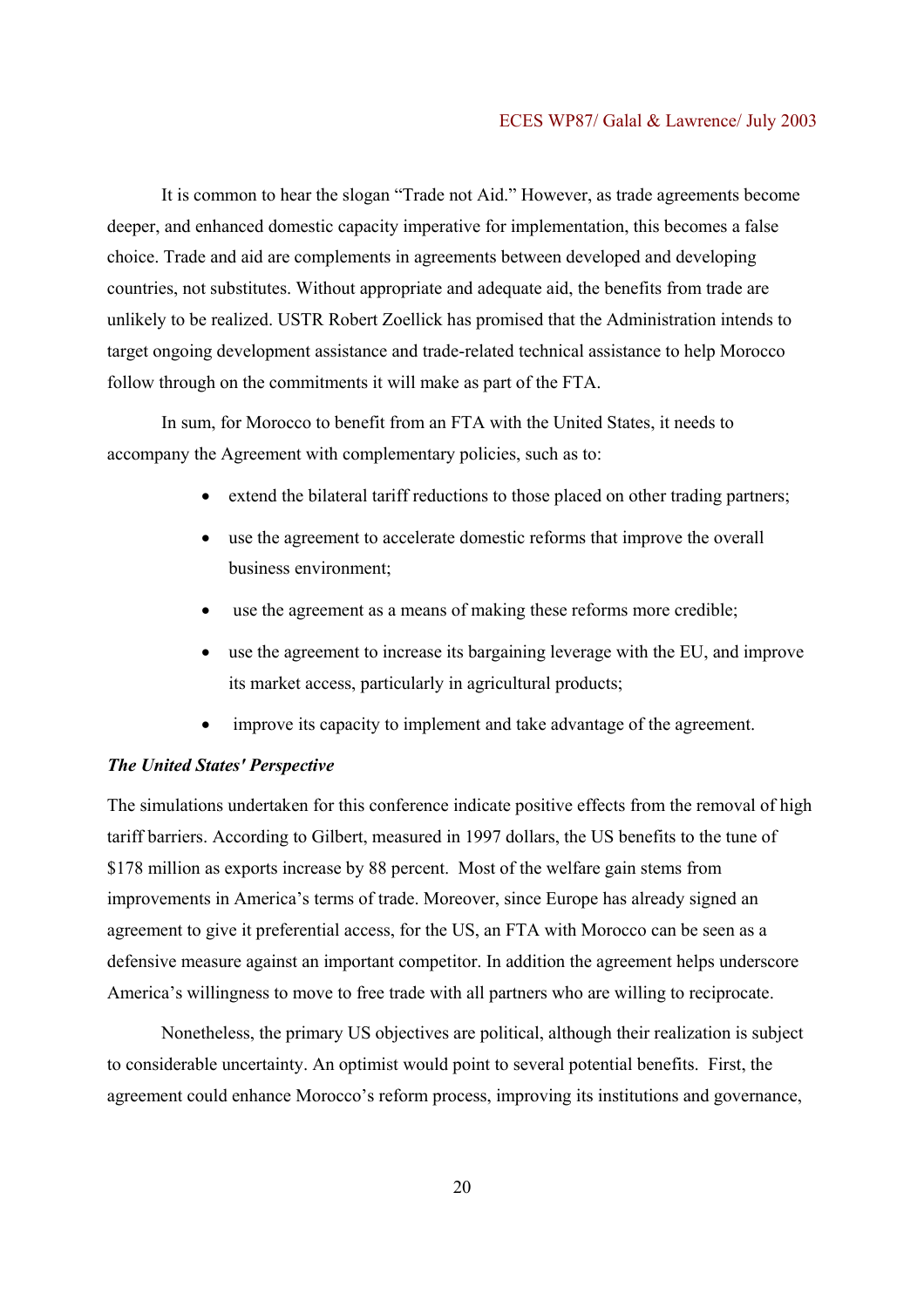#### ECES WP87/ Galal & Lawrence/ July 2003

and stimulating its economic growth. Prosperity based on a market system could enhance political stability and allow the emergence of a more fully-fledged democracy. Second, growth based on trade and foreign investment would cement the friendly relations between Morocco and the West. Third, prosperity would also help reduce the conditions of despair that have created a breeding ground for terrorists and fourth, the example of a successful Morocco could serve to catalyze similar changes in neighboring countries.

However, it should be pointed out that none of these outcomes are assured. First, the economic effects of a US FTA are relatively small and there is no assurance that the required complementary policies will be adopted. If they are not, the immediate economic impact of the agreement could actually reduce welfare in Morocco. Second, a movement toward greater democracy without the necessary preconditions could actually enhance the power of Islamic fundamentalists–Algeria being a telling example. Third, a larger foreign presence could actually help stimulate more xenophobic political responses and be viewed as even more threatening by such fundamentalists. Fourth, since Morocco remains on the periphery of the Middle East, and has fairly distinctive characteristics, its success might have less precedential value for the neighborhood. By contrast, as we will argue below, successful reform in a more pivotal country such as Egypt could prove to be a much more powerful agent of change.

In agreeing to negotiate with Morocco, the US is signaling its willingness to negotiate FTAs with partners in the Middle East besides Israel and its neighbors. But there is a danger that by negotiating these agreements separately and crafting deals to meet individual cases, it could be creating a "crazy-quilt" set of agreements that introduce costly complexity into its trading relationships. It is important, particularly if the idea is eventually to produce a single regional FTA, that the component agreements be designed to allow easy docking.

## **VI. Conclusions and Final Comments**

Under both FTAs considered in this paper, the US could enjoy positive economic benefits, although these are unlikely to be perceptible in an economy of its size. Egypt would derive positive benefits from a US-Egypt FTA. By contrast, the (static-efficiency) economic benefits of a US-FTA covering only goods trade could be negative for Morocco. These conclusions are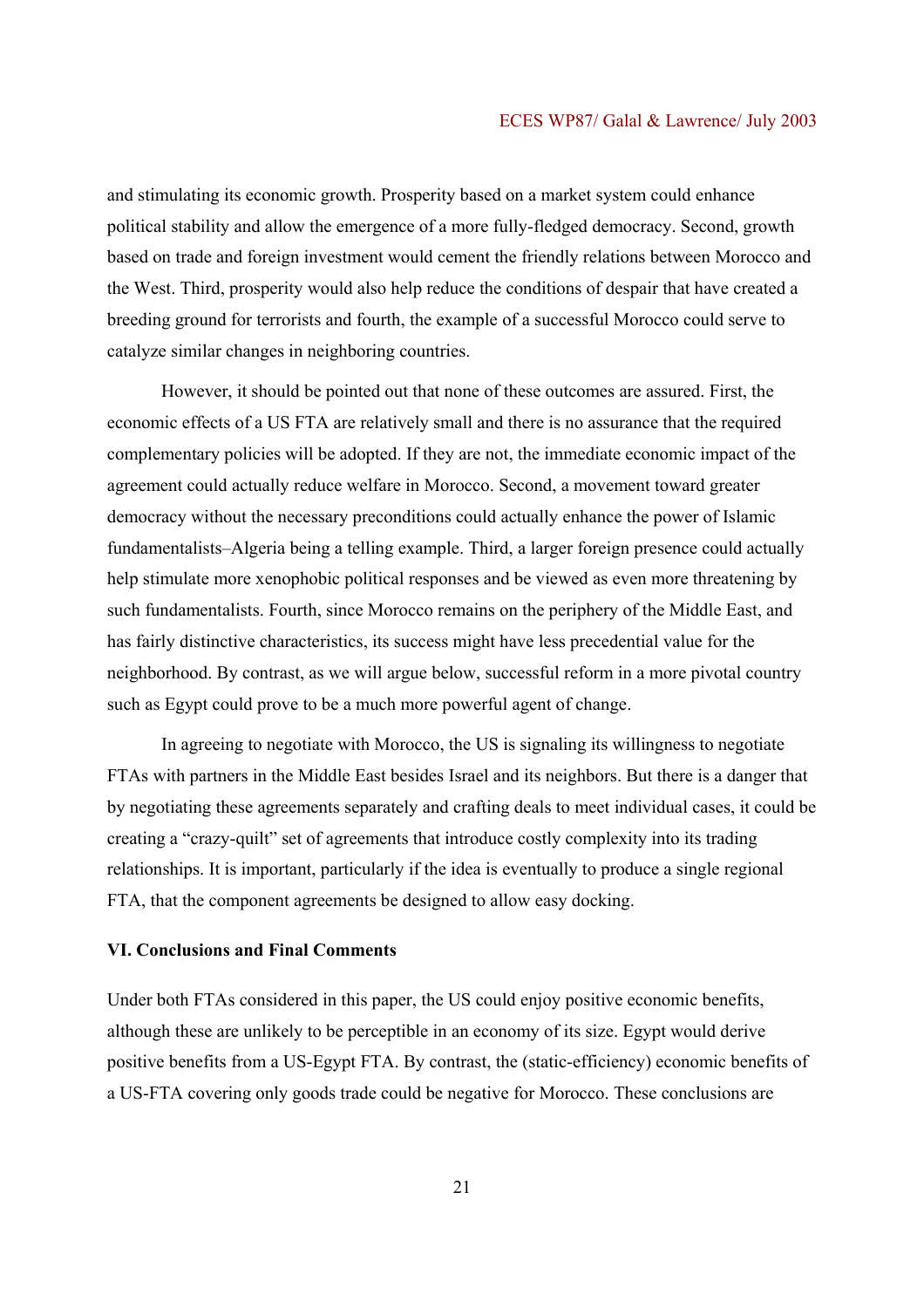sensitive to the scope of agreement. Simulations indicate, for example, that Egypt would benefit more from a deep agreement that includes services and investment than one confined to merchandise trade. Since these sectors are to be included in the US-Morocco FTA, the sign of the economic impacts for Morocco could be reversed.

 The magnitudes of the economic benefits for both Egypt and Morocco will ultimately depend on their agreement's more dynamic effects. These will in turn reflect largely the other policy measures they adopt and the additional aid they receive. In particular, the ability to mitigate trade diversion through lowering other external barriers; the ability to use an agreement to enhance domestic reform; and their ability to enhance domestic implementation capacity.

By serving as an anchor for reform, a free trade agreement can affect the probability that these complementary measures will be adopted. Negotiators should be mindful of this potential when deciding on the content of the agreement. In particular, they should ensure that the relevant institutional changes are included in its terms. In addition, mechanisms for conditionality and monitoring should be incorporated and the agreements phased in with suitable time provided to ensure effective implementation.

On the political front, it is not coincidental that, among other attributes, countries with whom the United States has had the most conflict such as Cuba, Iraq, Libya, North Korea, and Iran, have been among the most controlled economies, the least integrated with the global economy and the least democratic. But appraising the likelihood of these political gains presents difficulties because the political implications of free trade agreements are far more difficult to analyze than the economic, not simply because the authors of this paper are economists by profession but also because the causal relationships are tenuous.

Nevertheless, it is likely that successful economic reform could well enhance prosperity and employment opportunities and thus help create societies that are less fertile breeding grounds for terrorism. The demonstration effect of success could also have positive spillover effects in the rest of the region, creating pressures for emulation on those more resistant to change. To the extent that the US is party to such a process, its image would improve. This would help dispel perceptions that its regional interests are simply strategic rather than in promoting the welfare of all who reside in the region.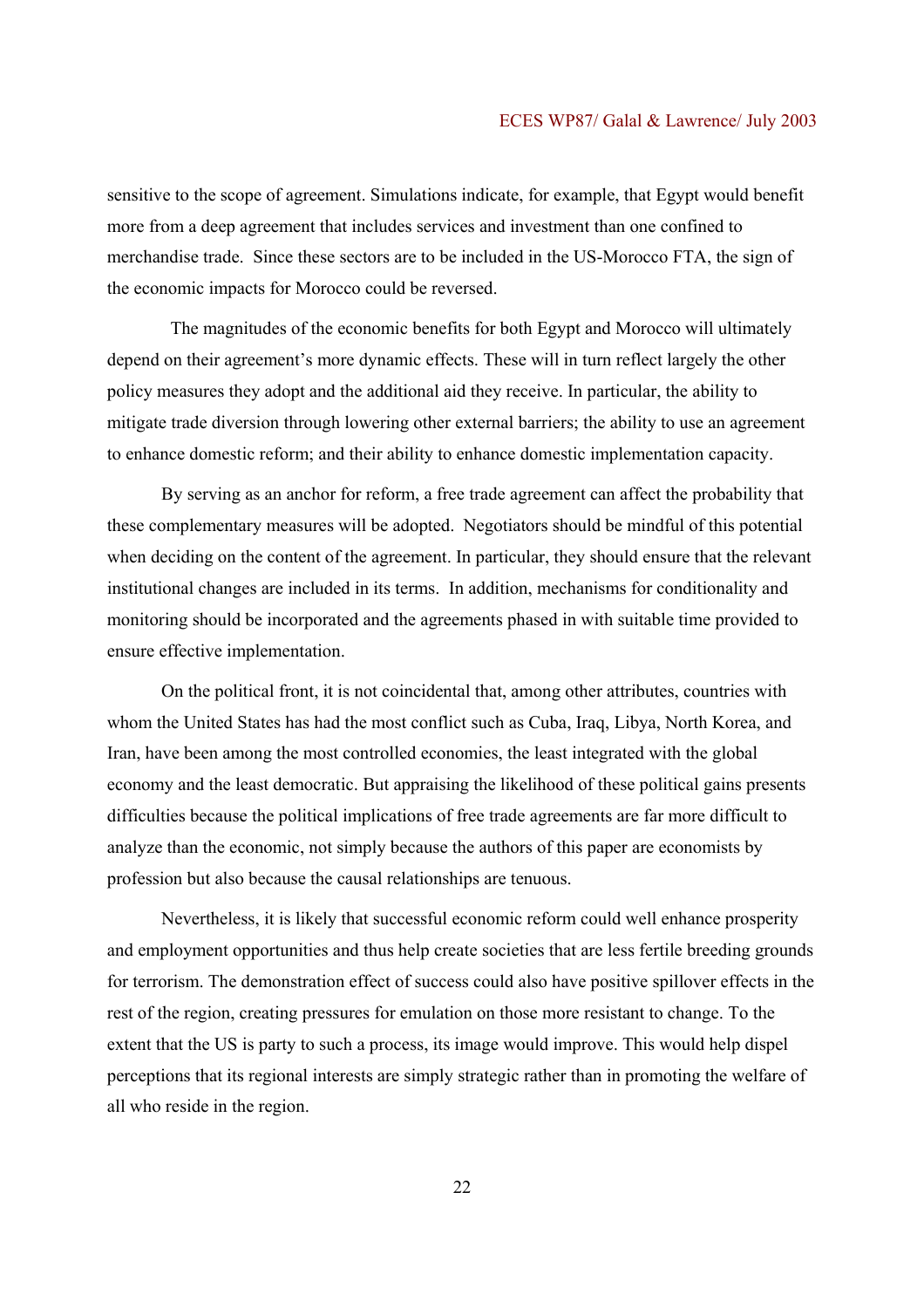It is certainly plausible that free markets, participation in international economic agreements and institutions, improved governance, and greater harmony with the United States could go together. Freer markets and the rule of law are natural complements to good governance. The ability to confer rents and preferences on political allies is far greater when the economy is centrally controlled and regulated than when it is based on free market principles. Favoritism and nepotism are less likely when firms profit from increased efficiency and meeting consumer needs rather than obtaining permits and licenses. Similarly, when subject to binding international rules and requirements of transparency, governmental capacity to provide special favors will be more constrained.

 Moreover, countries that do not allow their own citizens access to the rule of law and economic freedom will certainly be unwilling to accord such freedoms to foreigners. Conversely, if foreigners are allowed to compete freely in the domestic market, it becomes difficult to prevent citizens from doing likewise. That is why international agreements and domestic reform are complementary activities, particularly when the agreements entail deep economic integration and cover domestic rules and institutions.

However, these same reasons suggest that actually implementing and obtaining compliance with agreements could be difficult. Formal agreement will not necessarily lead to effective implementation if economic reform threatens political control. In addition, it is important that the rules themselves be appropriate to the country's social and political conditions. There are dangers that such agreements could actually create greater domestic instability and harm external relations if they are perceived to be unfair and to have been imposed.

In sum, the choice of Morocco as an FTA partner for the US appears to be driven more by the availability of an opportunity rather than compelling economic or strategic considerations. Morocco has long had a close political relationship with the United States, but the economic ties with the US are weak and its economic future will be driven far more by its relationships with Europe and its neighbors. From a political standpoint its influence in the region is likely to be moderate.

Although not yet chosen as a partner, Egypt could offer favorable opportunities. Egypt's pivotal role in the Middle East, the importance of progress in economic reforms, its relationship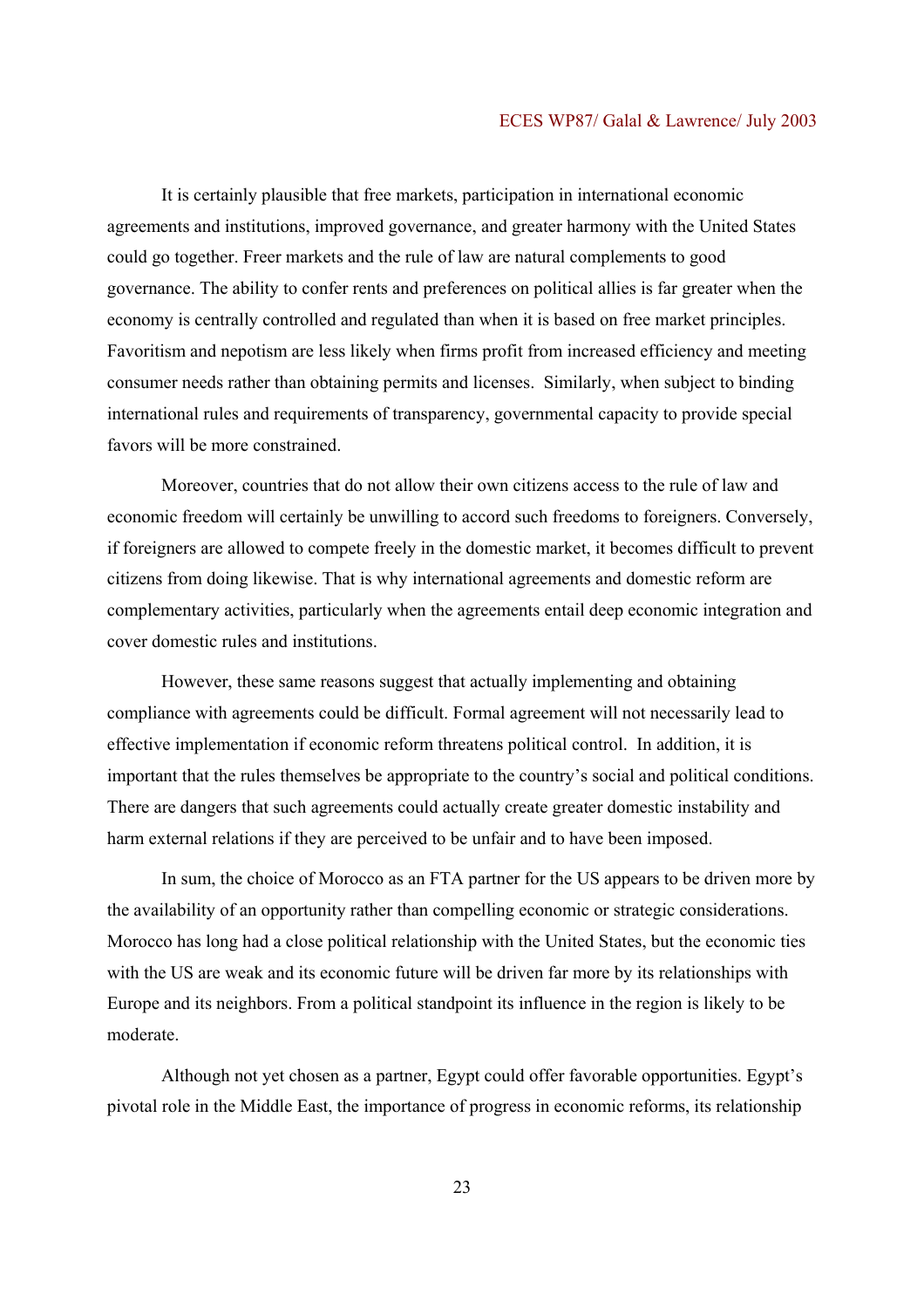with the United States and its influential role in the region all suggest that an Egypt-US FTA should be given priority. Ultimately, however, in the case of both FTAs, as with the potential economic gains, the political gains to be reaped will depend on the adoption of complementary policies. While the economic gains will require complementary policies by Morocco and Egypt, the political gains for the US will depend on its success in restoring the prosperity and independence of Iraq and in ensuring an equitable resolution of the Israeli-Palestinian conflict.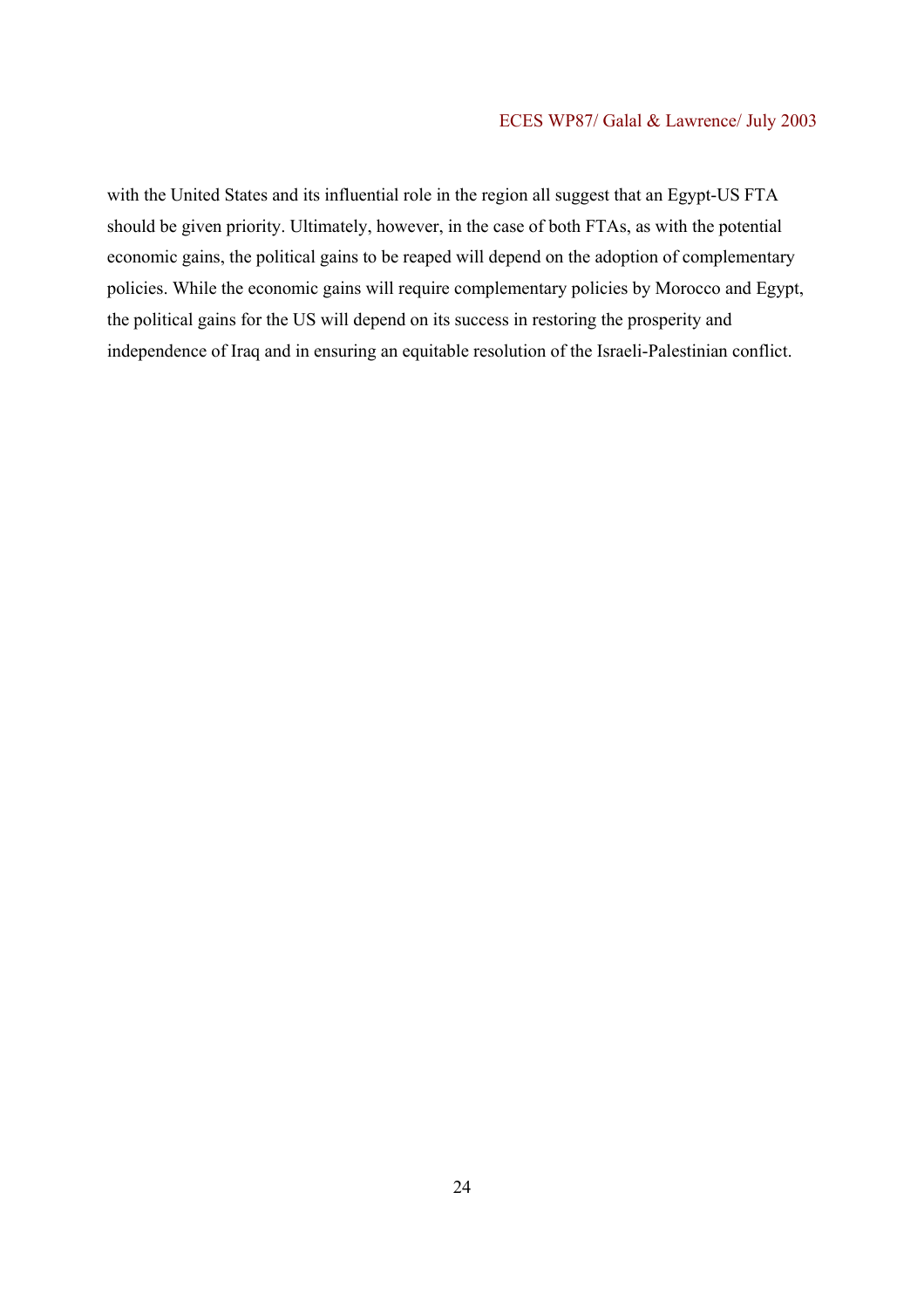|                                | Nominal protection |       |      | Effective protection <sup>1</sup> |
|--------------------------------|--------------------|-------|------|-----------------------------------|
|                                | 1994               | 2002  | 1994 | 2002                              |
| <b>Economy-wide protection</b> |                    |       |      |                                   |
| Average protection             | 22.0               | 18.9  | 23.3 | 18.5                              |
| Dispersion                     | 13.3               | 11.1  | 16.6 | 14.7                              |
| Protection by economic sector  |                    |       |      |                                   |
| Agriculture                    | 8.3                | 7.6   | 7.9  | 7.2                               |
| Mining & Quarrying             | 9.4                | 7.2   | 7.4  | 5.2                               |
| Crude Oil                      | 14.3               | 14.3  | 13.0 | 11.0                              |
| Industry*                      | 25.1               | 21.4  | 27.1 | 21.4                              |
| Food Industries                | 8.8                | 7.9   | 6.6  | 1.5                               |
| Textiles                       | 34.5               | 32.9  | 40.4 | 38.4                              |
| Clothes & Leather Footwear     | 68.9               | 516.6 | 81.1 | 674.1                             |
| Wood & Wood Products           | 12.5               | 12.7  | 11.5 | 12.0                              |
| Paper & printing               | 16.7               | 15.6  | 15.9 | 15.0                              |
| Leather & Leather Products     | 44.4               | 37.4  | 52.3 | 43.6                              |
| <b>Rubber Products</b>         | 35.8               | 28.3  | 39.5 | 31.0                              |
| <b>Chemical Industries</b>     | 11.4               | 10.7  | 9.6  | 6.9                               |
| <b>Basic Metal Industries</b>  | 19.9               | 15.3  | 21.0 | 12.0                              |
| Non-Metal Industries           | 25.4               | 20.2  | 27.9 | 19.6                              |
| M&E                            | 19.9               | 15.1  | 19.5 | 11.1                              |
| <b>Transport Devices</b>       | 46.7               | 39.3  | 53.4 | 44.6                              |

## **Table 1. Levels of Protection in the Egyptian Economy, 1994-2002**

<sup>1</sup> Using I/O 1998/99

<sup>2</sup> Averages are reported excluding garments, beverages and tobacco due to their exceptionally high tariffs.

*Source:* Refaat (2003).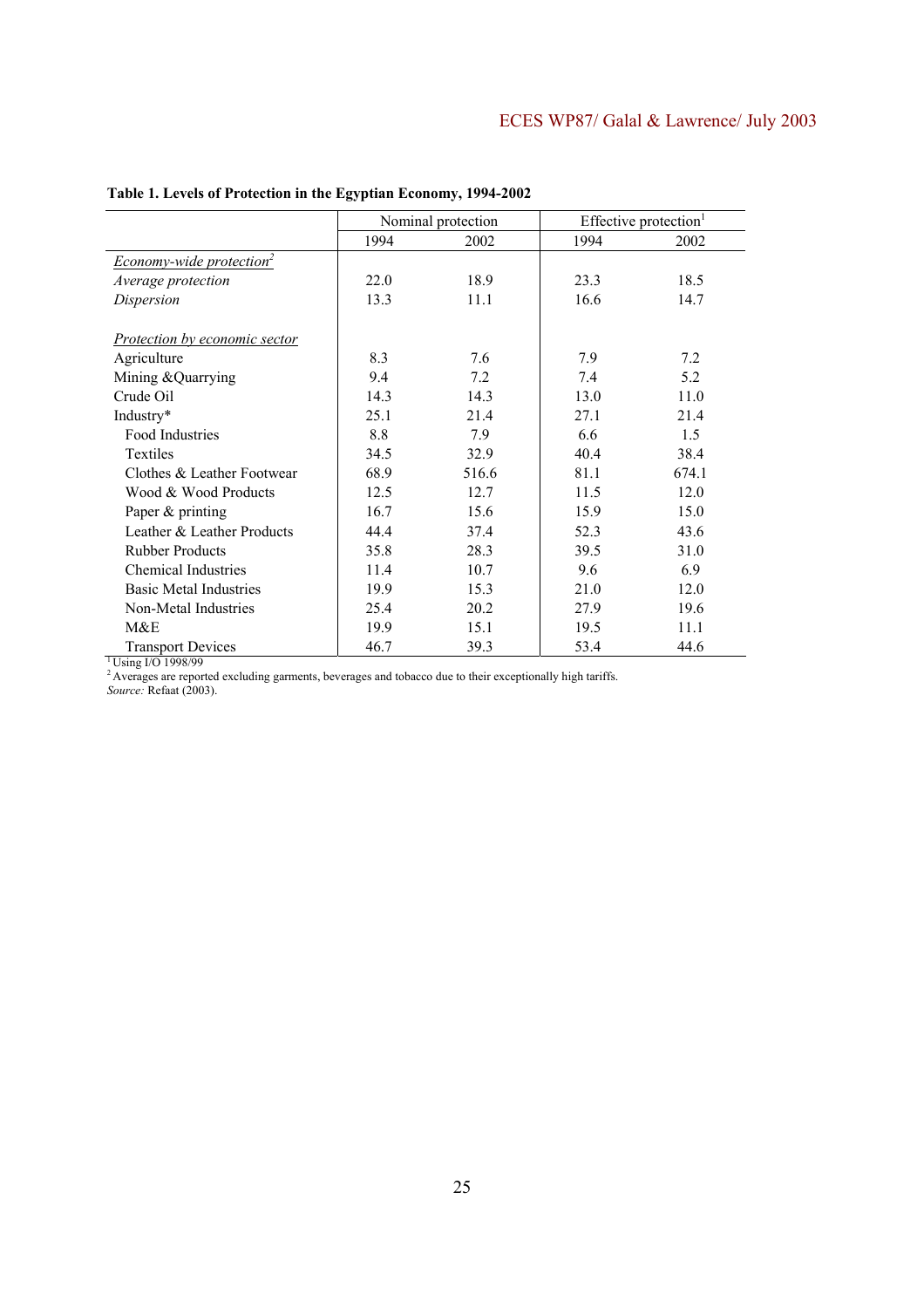# ECES WP87/ Galal & Lawrence/ July 2003

| Table 2. Hilpact of US F LA on Wellart in Egypt and on Dhateral Trade Flows |            |              |             |
|-----------------------------------------------------------------------------|------------|--------------|-------------|
|                                                                             | EMA, AFTA  | EMA, AFTA    | EMA, AFTA   |
|                                                                             | & No US    | & shallow US | &           |
|                                                                             | <b>FTA</b> | <b>FTA</b>   | deep US FTA |
| Impact on welfare (% of<br>GDP)                                             | 0.99       | 1.26         | 1.84        |
| <b>Trade Impacts</b>                                                        |            |              |             |
| Trade creation (\$mn)                                                       | 252        | 342          | 450         |
| Trade diversion (\$mn)                                                      | 233        | 197          | 170         |
| Average weighted tariff                                                     | 4.1        | 2.7          | 2.6         |
| Trade flows $(\%$ growth)*                                                  |            |              |             |
| Exports to EU                                                               | 3.2        | 2.8          | 31.8        |
| Imports from EU                                                             | 38.2       | 29.3         | 47.3        |
| Exports to US                                                               | $-7.0$     | 17.5         | 51.3        |
| Imports from US                                                             | $-14.3$    | 21.9         | 38.8        |
| <b>Exports to Arab</b><br>countries                                         | 44.4       | 45.8         | 41.4        |
| Imports from Arab<br>countries                                              | 33.3       | 26.7         | 29.4        |
| * Relative to 1996 hase                                                     |            |              |             |

**Table 2. Impact of US FTA on Welfare in Egypt and on Bilateral Trade Flows** 

\* Relative to 1996 base.

*Source:* Hoekman et al., 1998.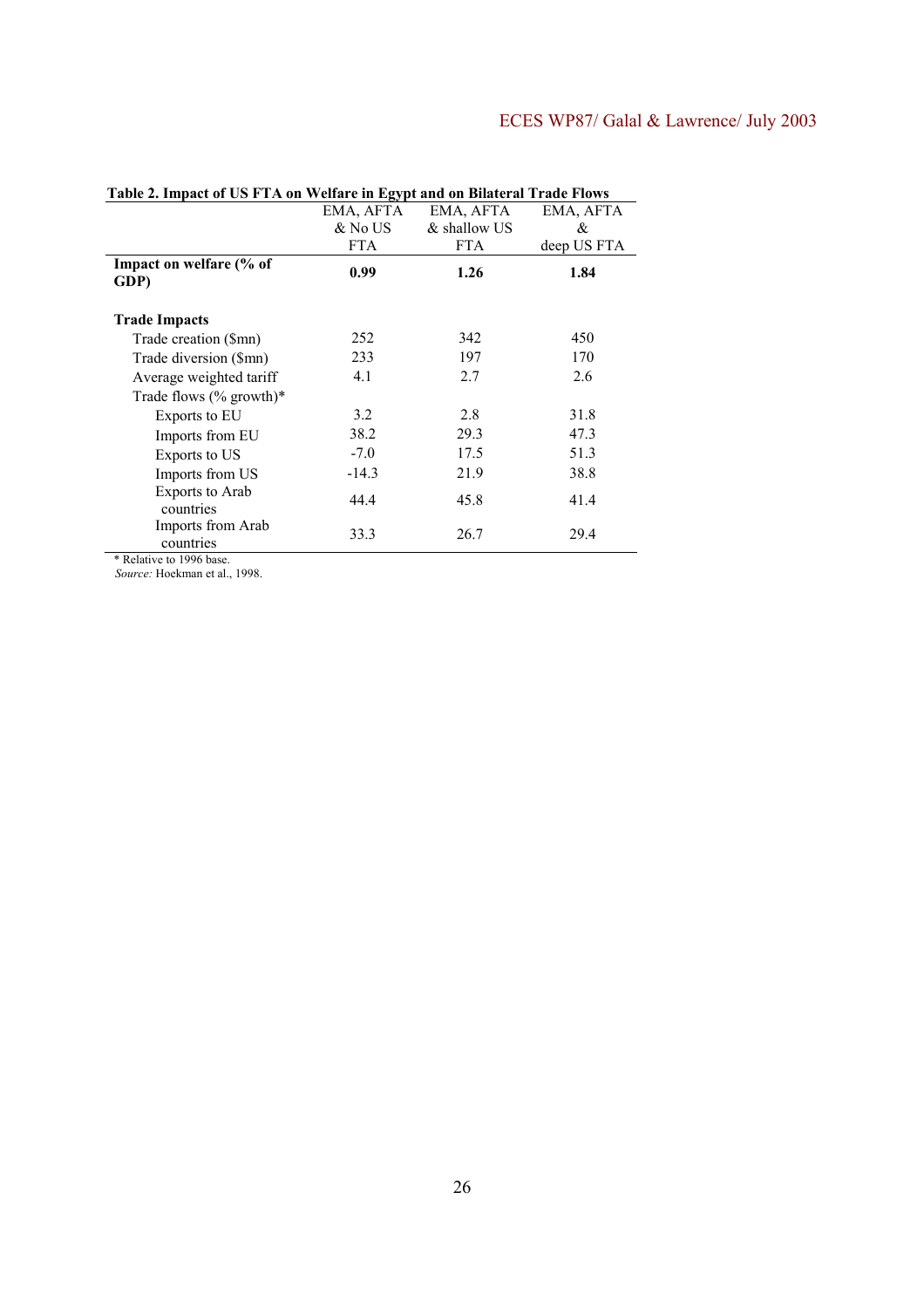|                                                         | Average exports 2000-01<br>(Smn) | Bound tariff rates<br>(Percent) |
|---------------------------------------------------------|----------------------------------|---------------------------------|
| Articles of apparel & clothing accessories, not knitted | 249.6                            | 10.0                            |
| Articles of apparel and clothing accessories, knitted   | 147.0                            | 11.5                            |
| Mineral fuels $\&$ oils $\&$ products of distillation   | 142.7                            | 0.5                             |
| Fertilizers                                             | 36.9                             | 0.0                             |
| Cotton, yarns & woven fabrics                           | 53.0                             | 7.9                             |
| Carpets & other textile floor coverings                 | 45.1                             | 2.9                             |
| Special classification provisions                       | 65.2                             |                                 |
| Made-up textile articles                                | 25.3                             | 6.2                             |
| Iron & steel                                            | 17.2                             | 0.3                             |
| Furniture; bedding, cushions etc.                       | 24.1                             | 1.9                             |
| Works of art, collectors' pieces $\&$ antiques          | 14.9                             | 0.0                             |
| Organic chemicals                                       | 5.7                              | 3.3                             |
| Inorganic chemicals                                     | 3.3                              | 2.2                             |
| Preparations of vegetables, fruit, nuts                 | 5.5                              | 7.4                             |
| Oil seeds & oleaginous fruits                           | 4.9                              | 1.3                             |
| Tools, cutlery, spoons of base metal & parts            | 4.4                              | 3.5                             |
| Coffee, tea, mate & spices                              | 3.1                              | 0.03                            |
| Salt; sulfur; earths & stone; plastering materials      | 2.8                              | 0.2                             |
| Special import reporting provisions                     | 2.9                              |                                 |
| Articles of iron or steel                               | 3.0                              | 1.2                             |
| Nuclear reactors, boilers & parts                       | 2.7                              | 1.3                             |
| Sugars & sugar confectionery                            | 3.2                              | 2.3                             |
| Edible vegetables $\&$ certain roots $\&$ tubers        | 1.9                              | 2.4                             |
| Essential oils, perfumery, cosmetic prep.               | 1.8                              | 1.6                             |
| Manmade filaments, yarns & woven fabrics                | 1.9                              | 9.7                             |
| Plastics & articles                                     | 1.5                              | 4.4                             |
| Toys, games & sports equipment; parts                   | 1.3                              | 1.4                             |
| Articles of stone, plaster, cement, asbestos            | 1.6                              | 1.3                             |
| Printed books & other printed products                  | 0.8                              | 0.0                             |
| Knitted or crocheted fabrics                            | 2.1                              | 9.9                             |
| Preparations of cereals, flour, starch or milk          | 0.5                              | 4.3                             |
| Glass & glassware                                       | 1.1                              | 4.6                             |
| Others                                                  | 11.9                             |                                 |
| Total exports/ Average tariffs (unweighted/weighted)    | 888.2                            | 3.5/5.9                         |

## **Table 3. Egyptian Exports to the US and Bound Tariff Rates in US Market by 2-digit HS Classification**

*Sources*: IIE FTA Project Database; OECD, *Tariffs and Trade: OECD Query and Reporting System 2000 CD*.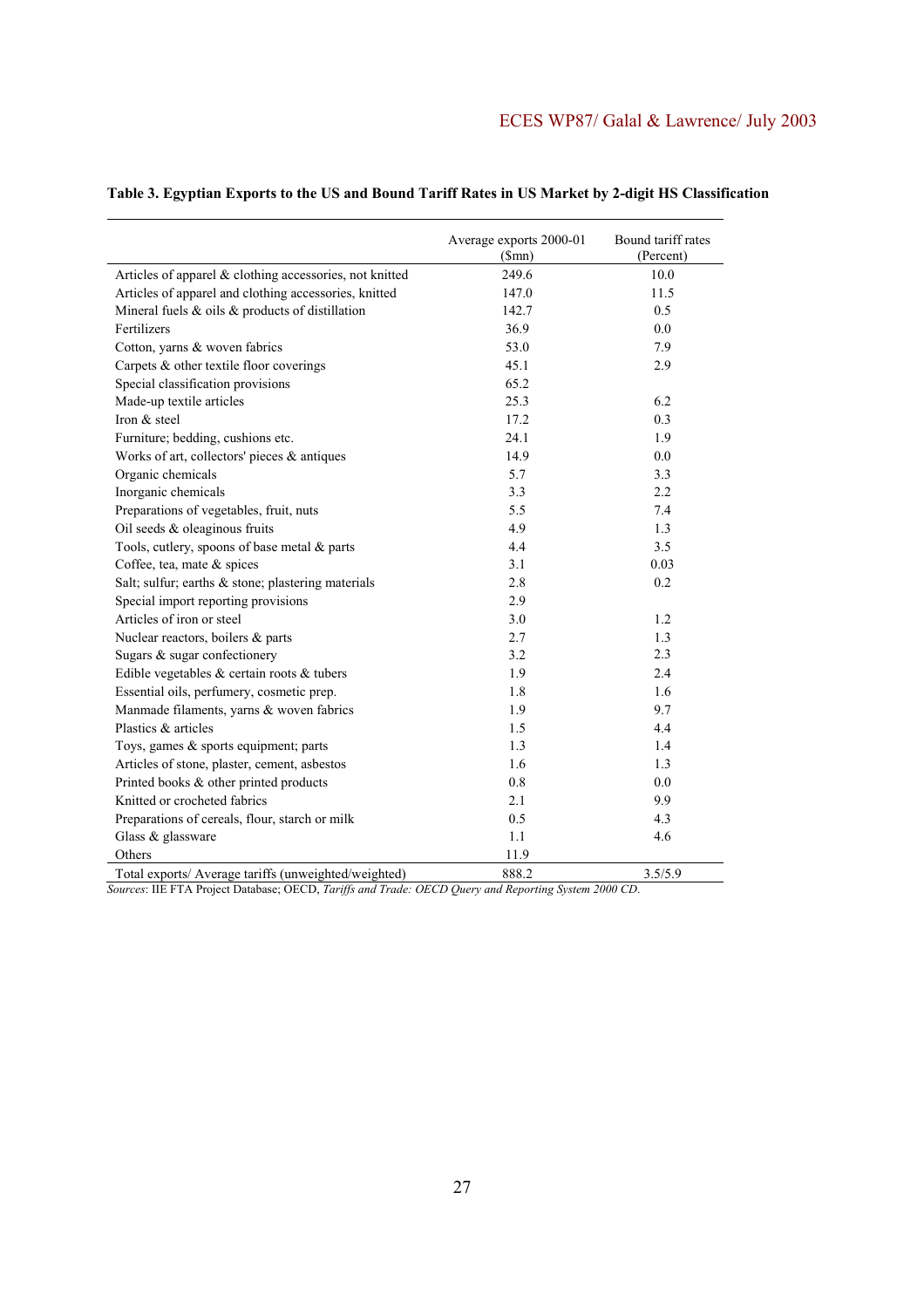|                                                                 | Average imports 2000-01 | Applied tariff rates |
|-----------------------------------------------------------------|-------------------------|----------------------|
|                                                                 | (Smn)                   | 2002<br>(Percent)    |
| Aircraft, spacecraft, & parts                                   | 730.9                   | 5.0                  |
| Cereals                                                         | 813.7                   | 1.0                  |
| Nuclear reactors, boilers & parts                               | 425.4                   | 10.9                 |
| Plastics & articles                                             | 183.9                   | 18.6                 |
| Vehicles, other than railway or tramway rolling stock, & parts  | 222.5                   | 40.9                 |
| Electrical machinery $\&$ equipment $\&$ parts                  | 196.5                   | 19.0                 |
| Ships, boats & floating structures                              | 69                      | 11.2                 |
| Optical, photographic, cinematographic & parts                  | 92.5                    | 11.9                 |
| Residues from the food industries; prepared animal feed         | 97.2                    | 8.1                  |
| Special classification provisions                               | 80.4                    |                      |
| Arms & ammunition & parts                                       | 151.5                   | 25.9                 |
| Oil seeds & oleaginous fruits; miscellaneous grains             | 40.2                    | 12.4                 |
| Mineral fuels, mineral oils & products of their distillation    | 47.1                    | 11.2                 |
| Furniture; bedding, cushions etc.                               | 23.8                    | 35.8                 |
| Manmade staple fibers, including yarns & woven fabrics          | 16.4                    | 40.7                 |
| Animal or vegetable fats $\&$ oils $\&$ their cleavage products | 25.2                    | 14.5                 |
| Meat & edible meat offal                                        | 28                      | 35.1                 |
| Organic chemicals                                               | 24.9                    | 9.7                  |
| Paper & paperboard; articles of paper pulp                      | 23.7                    | 24.0                 |
| Articles of iron or steel                                       | 26.4                    | 25.0                 |
| Pulp of wood or other fibrous cellulosic material               | 22.1                    | 5.0                  |
| Pharmaceutical products                                         | 18.4                    | 8.7                  |
| Inorganic chemicals                                             | 10.2                    | 11.8                 |
| Miscellaneous chemical products                                 | 18.2                    | 11.7                 |
| Copper & articles                                               | 6                       | 17.4                 |
| Edible fruit & nuts; peel of citrus fruit or melons             | 8.1                     | 35.2                 |
| Tanning or dyeing extracts; tannins & derivatives               | 9.4                     | 18.9                 |
| Wood & articles of wood; wood charcoal                          | 9.2                     | 21.7                 |
| Rubber & articles                                               | 6.1                     | 17.2                 |
| Miscellaneous articles of base metal                            | 4.7                     | 26.9                 |
| Tools, cutlery, spoons of base metal & parts                    | 5                       | 16.0                 |
| Railway or tramway locomotives & parts                          | 5.3                     | 6.7                  |
| Others                                                          | 78.1                    |                      |
| Total imports/ Average tariffs (unweighted/weighted)            | 3519.3                  | 18.0/11.3            |

## **Table 4. Egyptian Imports from the US and Applied Tariffs in Egypt by 2-digit HS Classification**

*Sources*: IIE FTA Project Database; and author's calculations based on Egypt's applied tariff schedule 2002.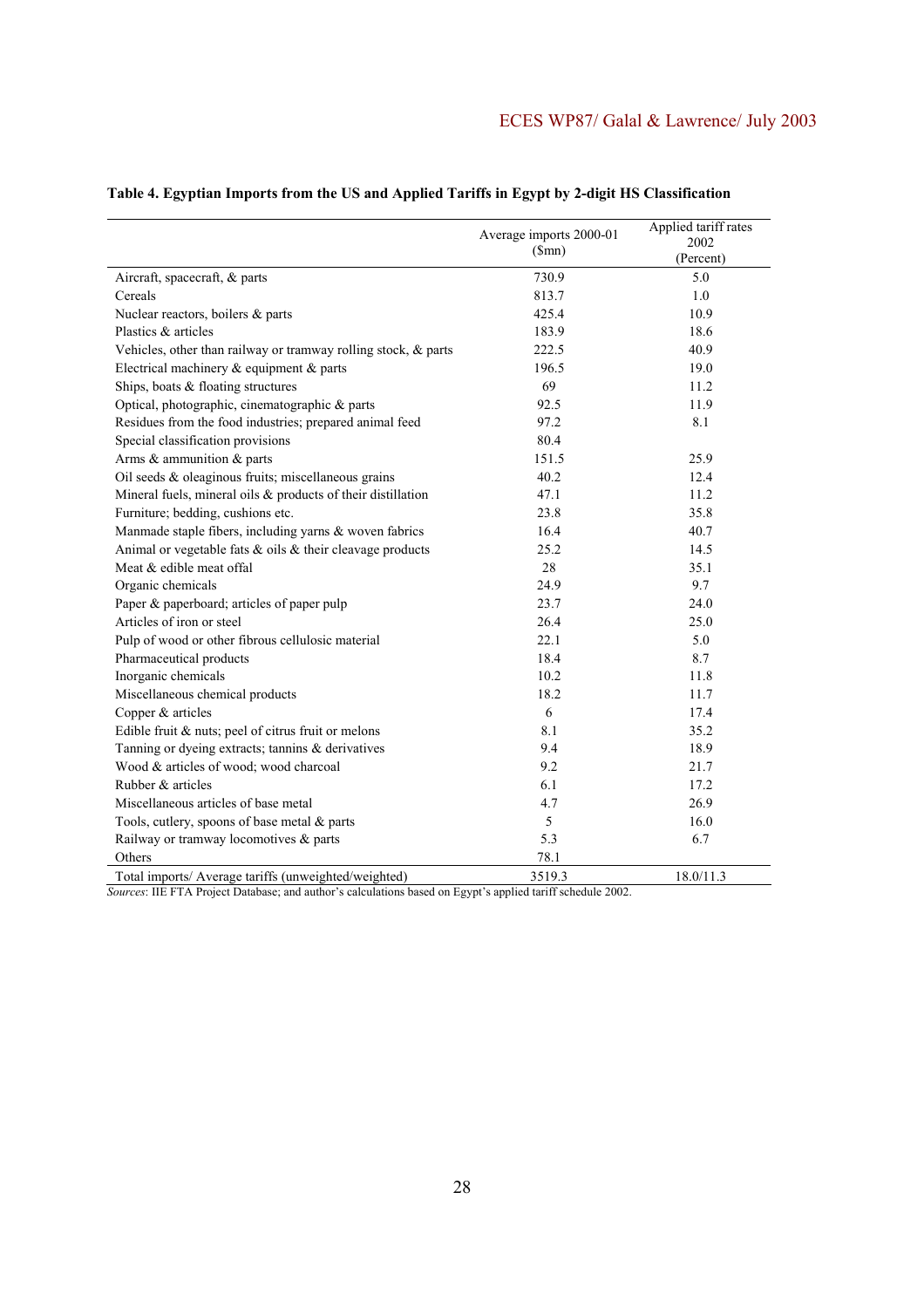| Table 5. Principal Moroccan Trade Partners, 2000 |         |              |                                 |         |              |
|--------------------------------------------------|---------|--------------|---------------------------------|---------|--------------|
|                                                  | Exports |              |                                 | Imports |              |
| country                                          | share   | total (\$mm) | country                         | share   | total (\$mm) |
| France                                           | 34%     | 2,491.0      | France                          | 24%     | 2,771.3      |
| Spain                                            | 13%     | 963.5        | Spain                           | $10\%$  | 1,138.4      |
| UK                                               | 10%     | 712.7        | $\ensuremath{\text{UK}}\xspace$ | $6\%$   | 711.6        |
| Italy                                            | 7%      | 529.5        | <b>USA</b>                      | 6%      | 643.5        |
| Germany                                          | 5%      | 369.2        | Saudi Arabia                    | 5%      | 573.1        |
| India                                            | 4%      | 310.9        | Germany                         | 5%      | 562.8        |
| Japan                                            | 4%      | 283.8        | Italy                           | $5\%$   | 546.3        |
| <b>USA</b>                                       | 3%      | 253.9        | Iraq                            | 4%      | 475.2        |
| Belgium                                          | 3%      | 209.6        | Iran                            | 3%      | 357.4        |
| Netherlands                                      | 2%      | 124.1        | China                           | $2\%$   | 268.0        |
| <b>Brazil</b>                                    | $1\%$   | 68.9         | Sweden                          | 2%      | 255.9        |
| All Others                                       | 15%     | 1,114.7      | All Others                      | 28%     | 3,229.7      |

*Source:* UNSD COMTRADE database, United Nations, 2003.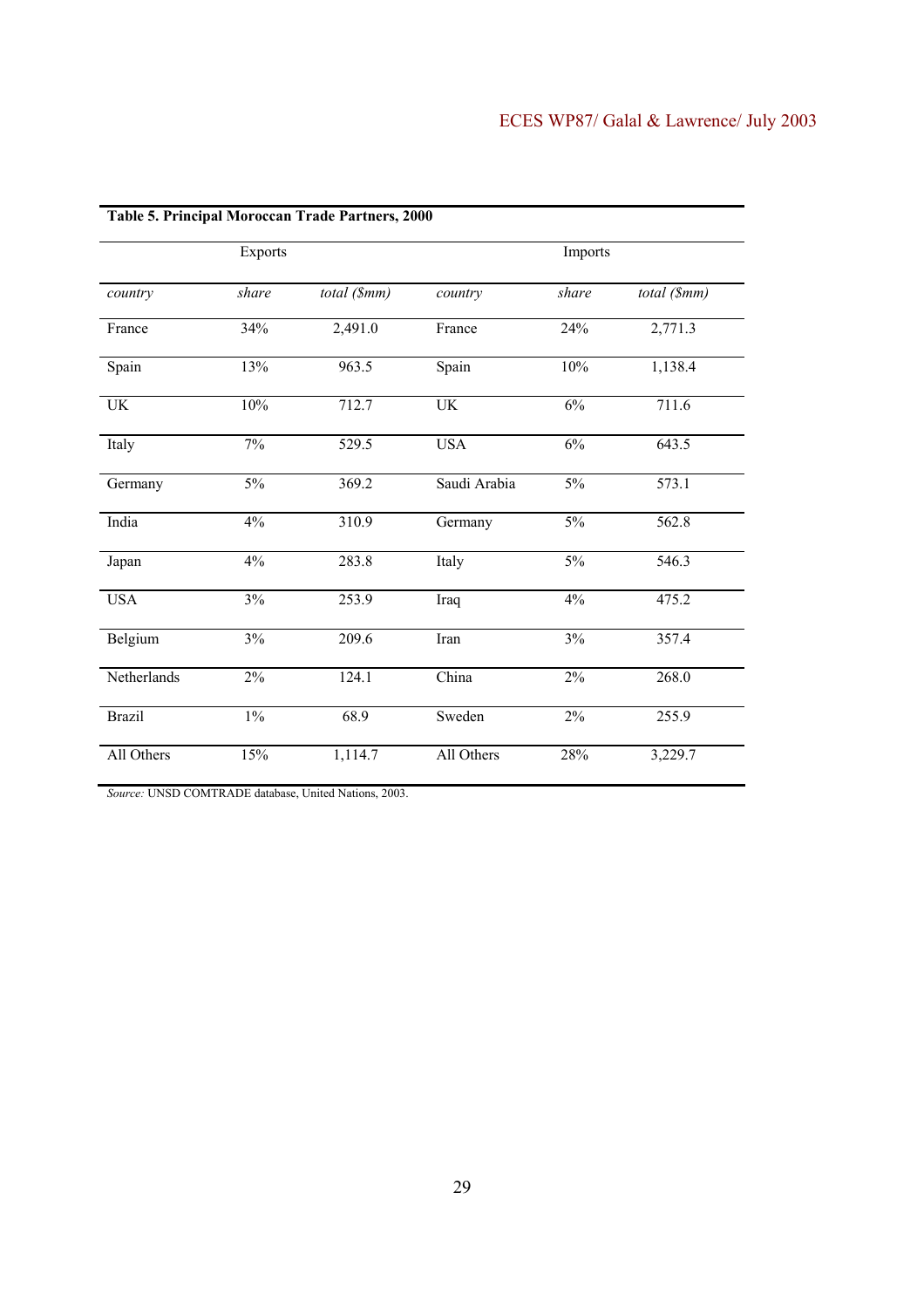| <b>Exports</b>                                              |       |              | Imports                                             |       |              |
|-------------------------------------------------------------|-------|--------------|-----------------------------------------------------|-------|--------------|
| category                                                    | share | total (\$mm) | category                                            | share | total (\$mm) |
| Articles of apparel,<br>accessories, not knit or<br>crochet | 22%   | 1,666.2      | Mineral fuels, oils,<br>distillation products, etc. | 18%   | 2,039.2      |
| Fish, crustaceans,<br>molluses, aquatic<br>invertebrates    | 10%   | 766.2        | Electrical, electronic<br>equipment                 | 12%   | 1,412.7      |
| Electrical, electronic<br>equipment                         | 10%   | 760.8        | Nuclear reactors,<br>boilers, machinery, etc.       | 9%    | 1,068.4      |
| Articles of apparel,<br>accessories, knit or<br>crochet     | 10%   | 710.9        | Cereals                                             | 6%    | 730.6        |
| Inorganic chemicals,<br>precious metal<br>compound, isotope | $7\%$ | 507.7        | Vehicles other than<br>railway, tramway             | $4\%$ | 491.9        |
| Other commodities                                           | 41%   | 3,020.0      | Other commodities                                   | 50%   | 5,790.5      |

## **Table 6. Principal Moroccan Trade Products, 2000**

*Source:* UNSD COMTRADE database, United Nations, 2003.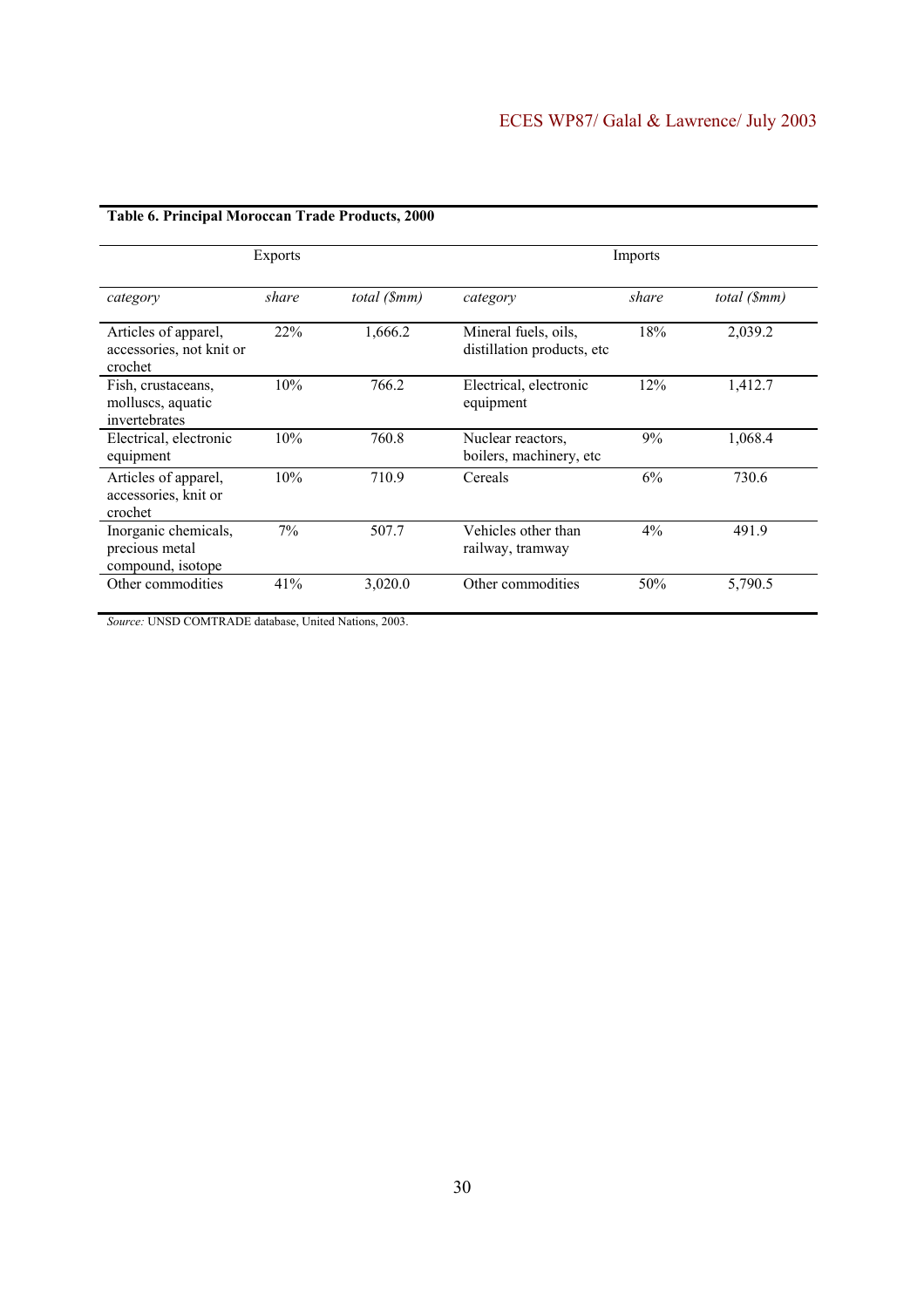| <b>Exports</b>                                              |       |              | Imports                                             |       |              |
|-------------------------------------------------------------|-------|--------------|-----------------------------------------------------|-------|--------------|
| category                                                    | share | total (\$mm) | category                                            | share | total (\$mm) |
| Articles of apparel,<br>accessories, not knit or<br>crochet | 28%   | 69.7         | Aircraft, spacecraft, and<br>parts thereof          | 22%   | 143.8        |
| Salt, sulphur, earth,<br>stone, plaster, lime and<br>cement | 24%   | 60.0         | Cereals                                             | 21%   | 135.4        |
| Meat, fish and seafood<br>food preparations                 | 9%    | 23.2         | Nuclear reactors,<br>boilers, machinery, etc        | 11%   | 69.3         |
| Mineral fuels, oils,<br>distillation products,<br>etc       | 9%    | 21.6         | Mineral fuels, oils,<br>distillation products, etc. | $8\%$ | 48.8         |
| Vegetable, fruit, nut,<br>etc, food preparations            | 8%    | 19.9         | Tobacco and<br>manufactured tobacco<br>substitutes  | 7%    | 43.0         |
| Other commodities                                           | 23%   | 58.5         | Other commodities                                   | 32%   | 203.2        |

## **Table 7. Moroccan Bilateral Trade with the U.S., by Category of Product, 2000**

*Source:* UNSD COMTRADE database, United Nations, 2003.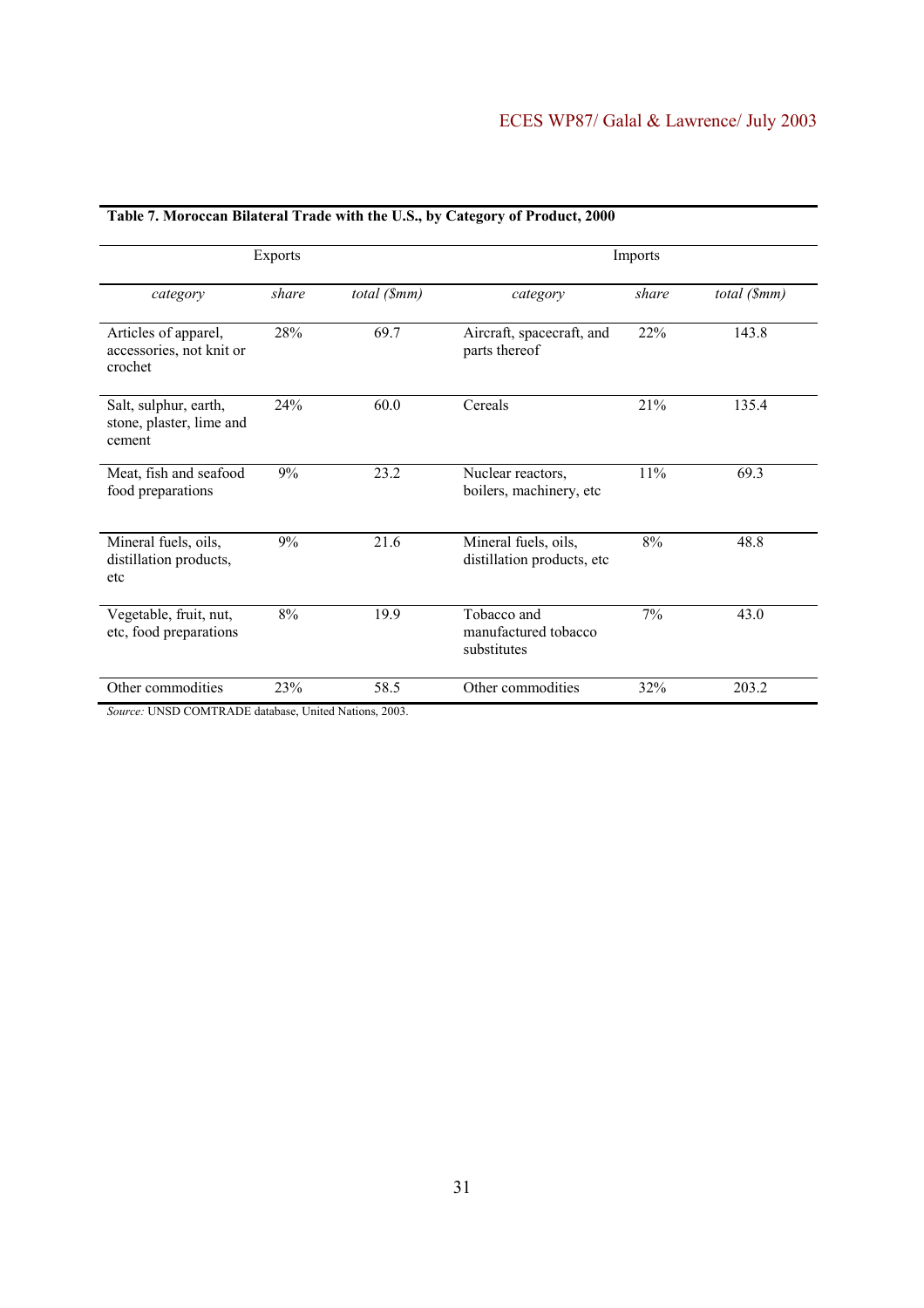| $Cat$ #        | Category Name                                                 | $\%$ |
|----------------|---------------------------------------------------------------|------|
| $\overline{0}$ | Food and Live Animals                                         | 2.5  |
|                | Beverages and Tobacco                                         | 50   |
| 2              | Crude materials, inedible, except fuels                       | 25   |
| $\mathcal{E}$  | Mineral fuels, lubricants, and related materials              | 17.5 |
| $\overline{4}$ | Animal and vegetable oils and fats                            | 50   |
| -5             | Chemicals                                                     | 32.5 |
| 6              | Manufactured goods                                            | 32.5 |
| 7              | Machinery and transport equipment                             | 2.5  |
| 8              | Miscellaneous manufactured articles                           | 50   |
| 9              | Commodities and transactions not classified according to kind | 2.5  |

**Table 8. Moroccan Average Rates of Tariff Protection, by Major Trade Categories, 2000-2001** 

*Source:* WITS, World Integrated Trade Solution database, World Bank, 2003.

\**Note:* These tariffs held for the same classifications (SITC Revision 1) in both years, 2000 and 2001. However, the tariffs varied a lot when different categories were used. For instance, the average tariff on "food and beverage" is 2.5% - the same as "food and live animals," but much less than "beverages and tobacco" in the above table.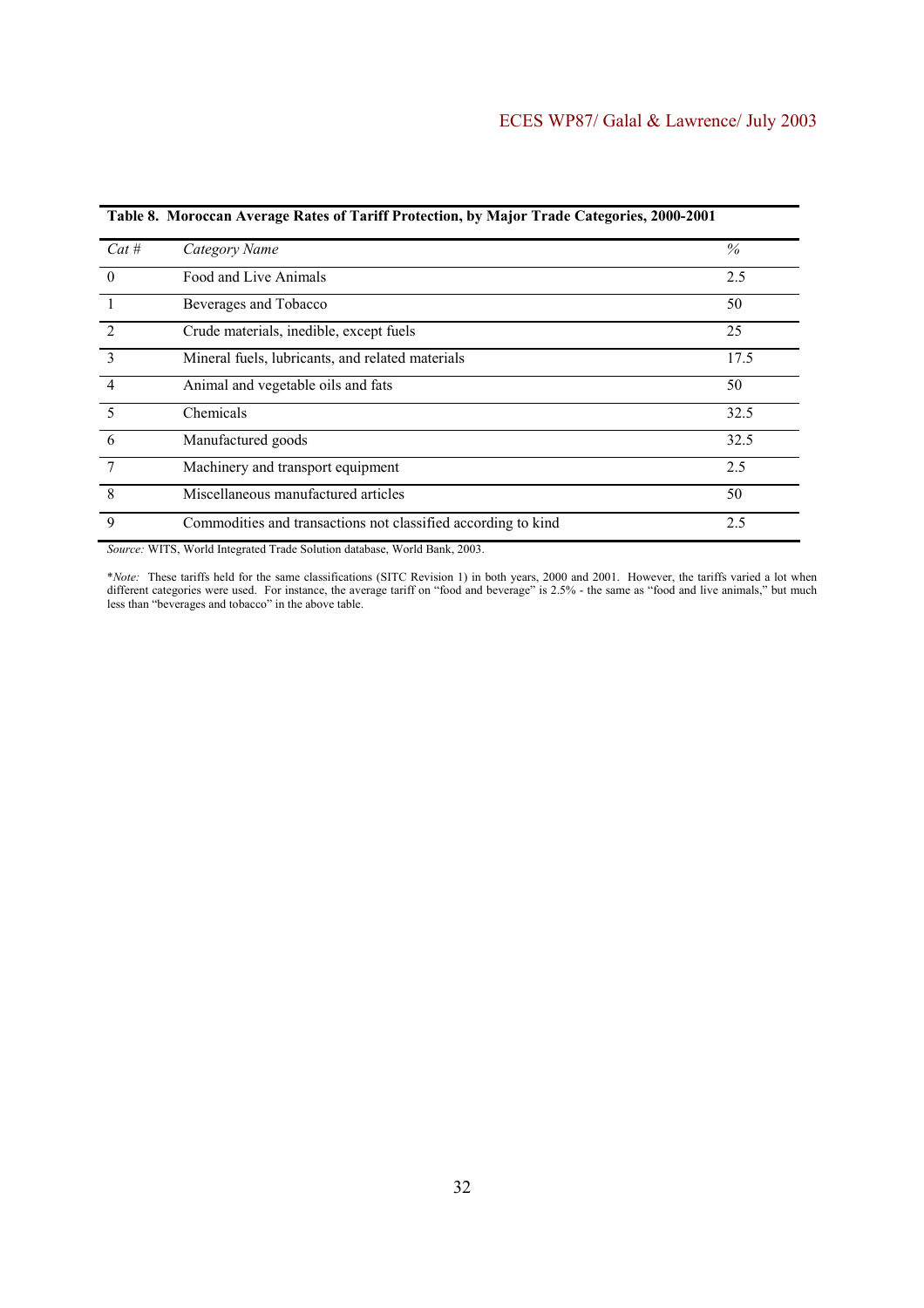

Figure 1. Economic Stabilization in Egypt vs. Different Regions<sup>1</sup>

<sup>1</sup> The index for MENA covers: Egypt, Jordan, Morocco and Tunisia; for Latin America: Argentina, Bolivia, Brazil, Chile, Colombia, Mexico, Peru and Venezuela; for South Asia: India and Pakistan; and for East Asia and Pacific: China, Indonesia, Korea, Malaysia, Philippines and Thailand.

*Source:* Author's calculations.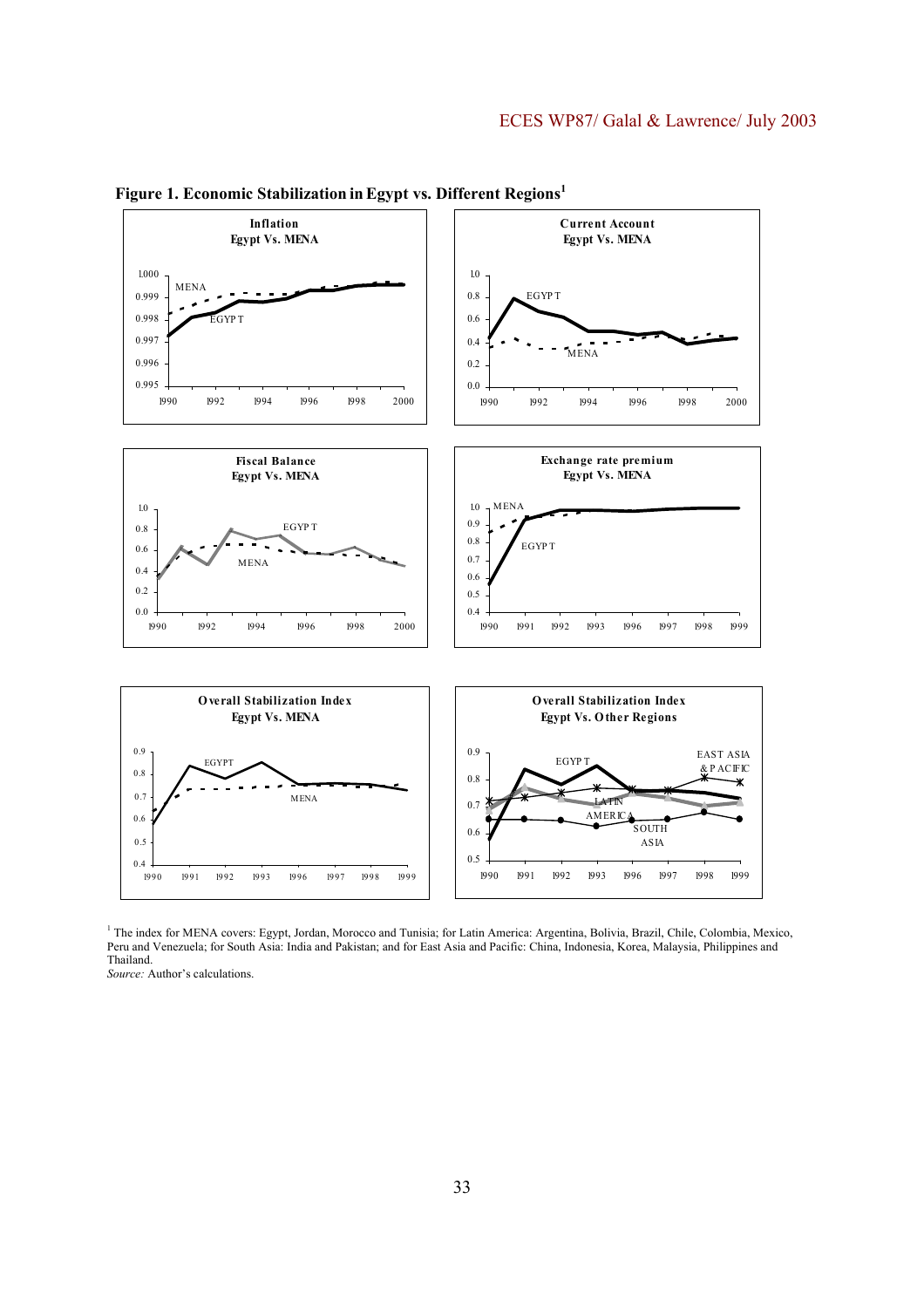

**Figure 2. Structural Reform in Egypt vs. Different Regions1** 

<sup>1</sup> The index for MENA covers Egypt, Jordan, Morocco and Tunisia; for Latin America: Argentina, Bolivia, Brazil, Chile, Colombia, Mexico, Peru and Venezuela; for South Asia: India and Pakistan; for East Asia and Pacific: China, Indonesia, Korea, Malaysia, Philippines and Thailand. *Source:* Authors calculations.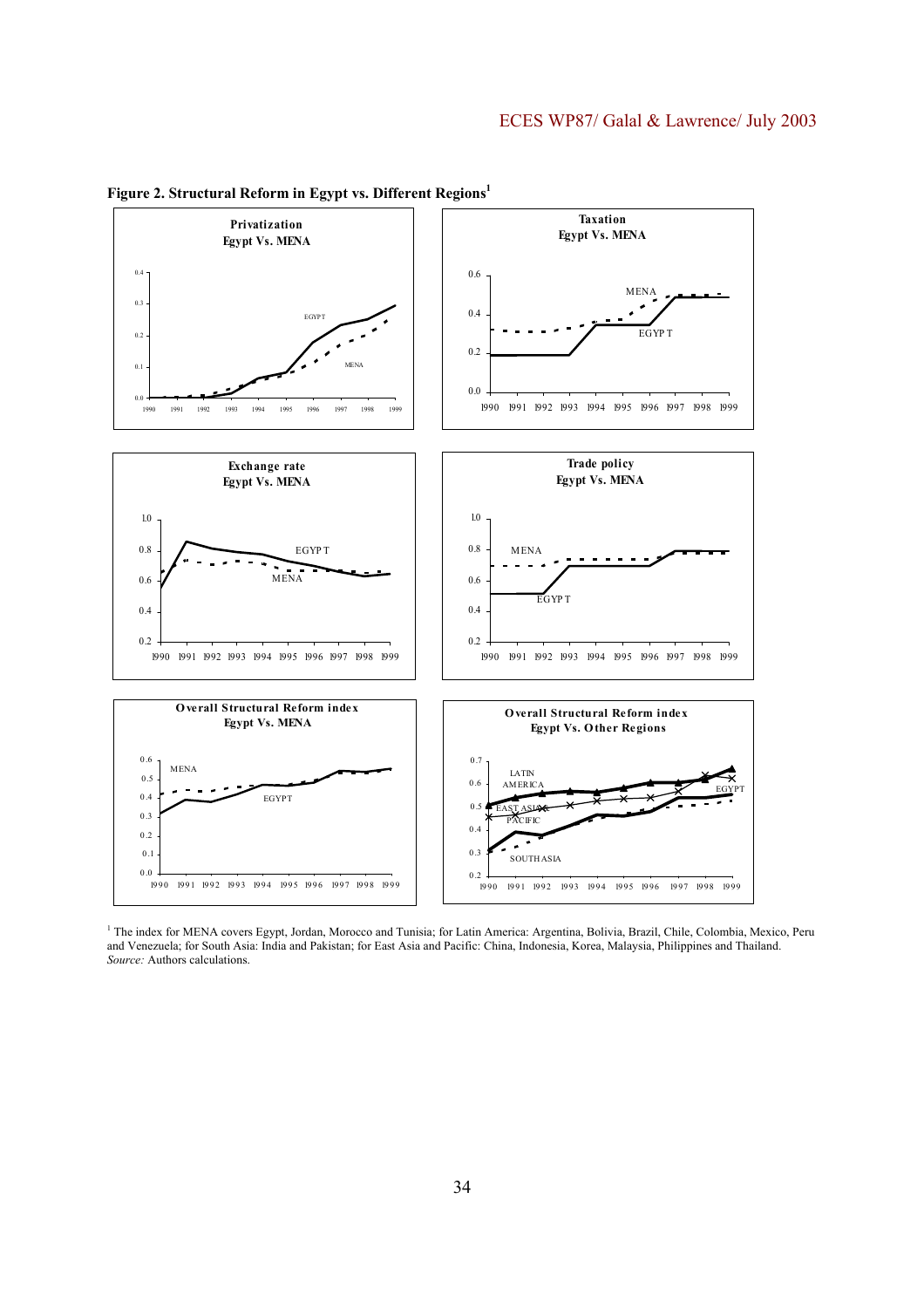

Figure 3. Nominal and Real Exchange Rate Indices in Egypt<sup>1</sup>, 1991-2003

<sup>1</sup> Nominal and real exchange rates are expressed in terms of US dollars per Egyptian pound. Increases in indices reflect appreciation of the pound. *Source*: IMF, *International Financial Statistics*, different issues; EFG-Herms; and Author's calculations.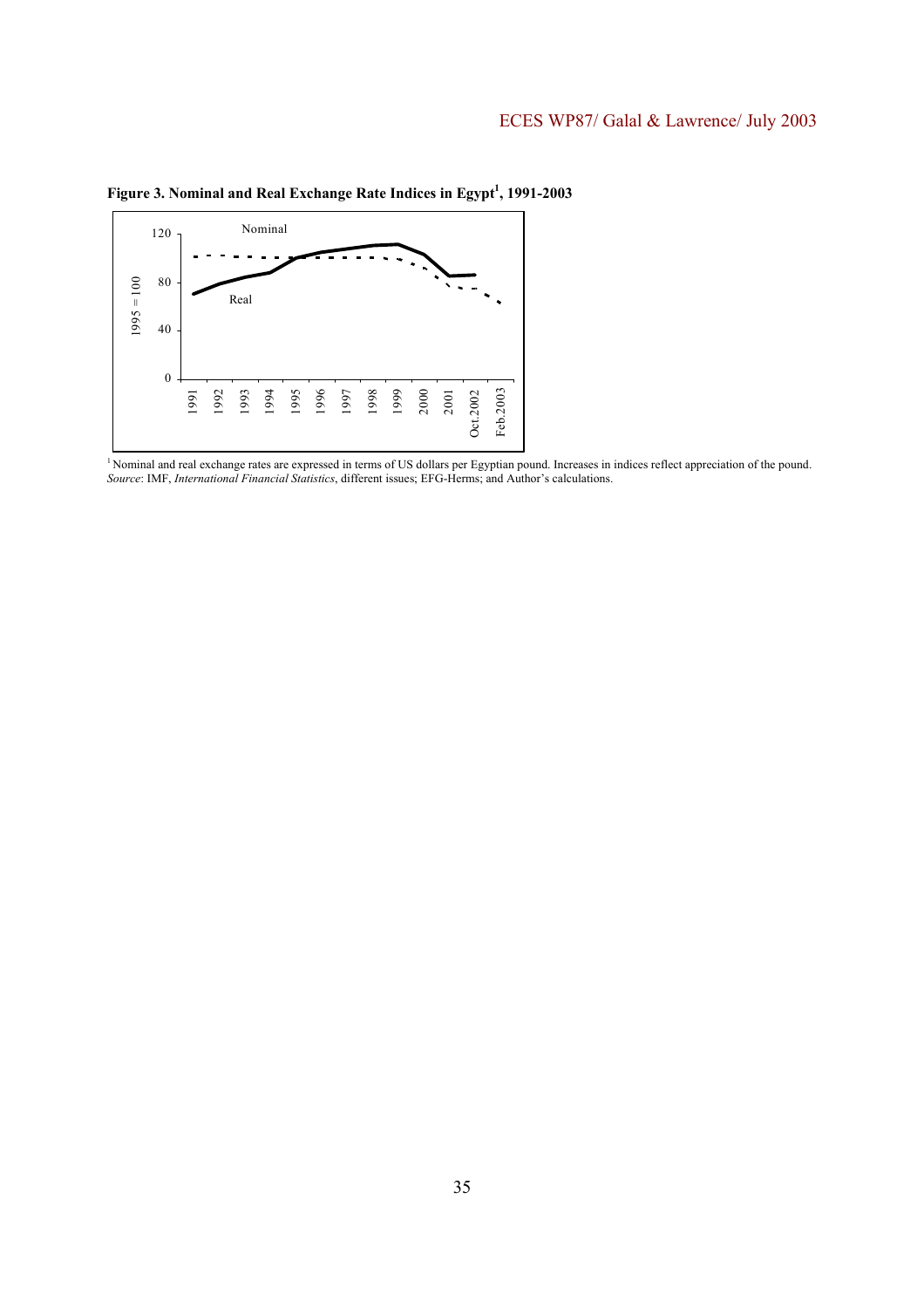

**Figure 4. Economic Stabilization Morocco vs. Different Regions1**

<sup>&</sup>lt;sup>1</sup> The index for MENA covers: Egypt, Jordan, Morocco and Tunisia; for Latin America: Argentina, Bolivia, Brazil, Chile, Colombia, Mexico, Peru and Venezuela; for South Asia: India and Pakistan; and for East Asia and Pacific: China, Indonesia, Korea, Malaysia, Philippines and Thailand.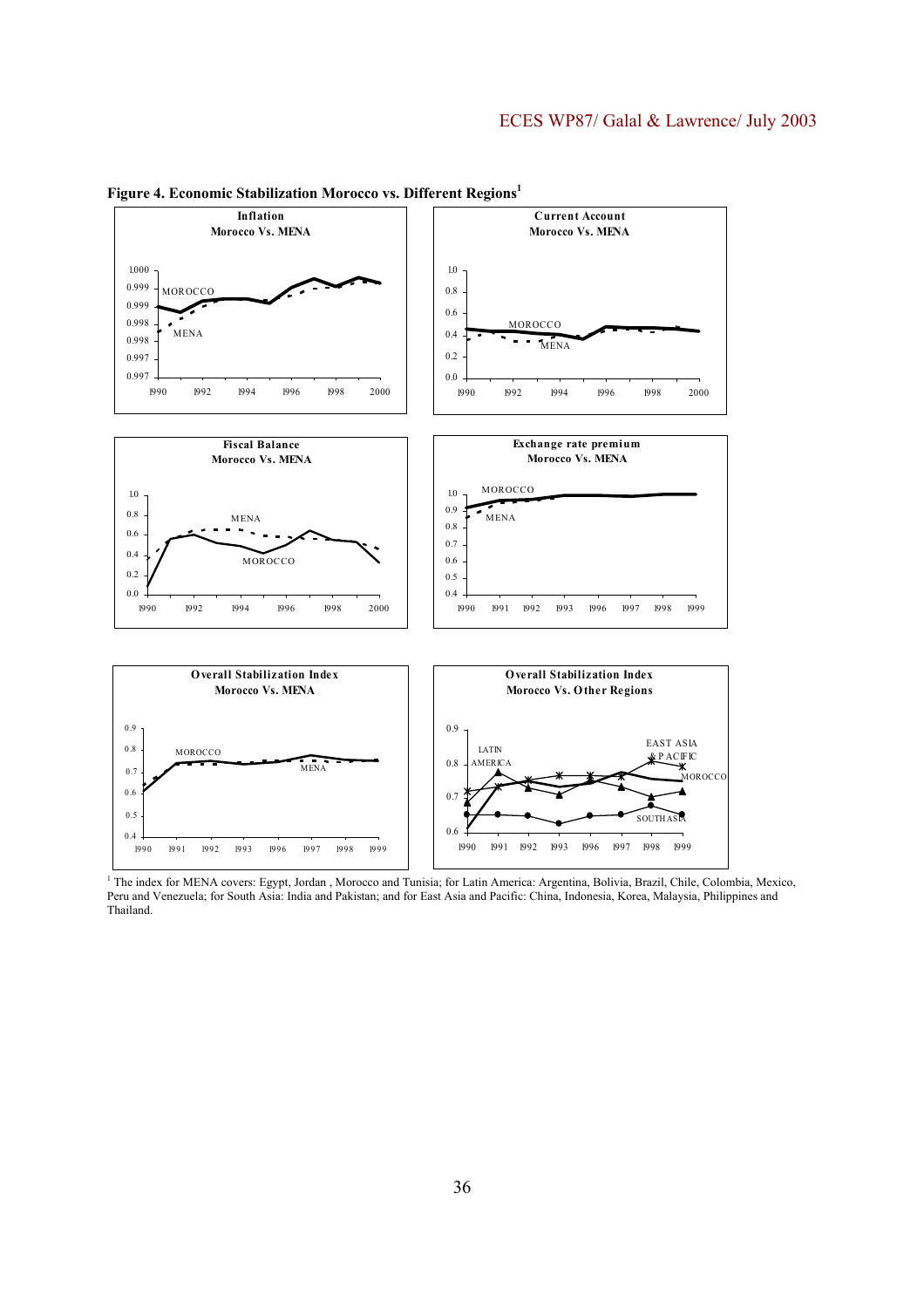

**Figure 5. Structural Reform in Morocco vs. Different Regions**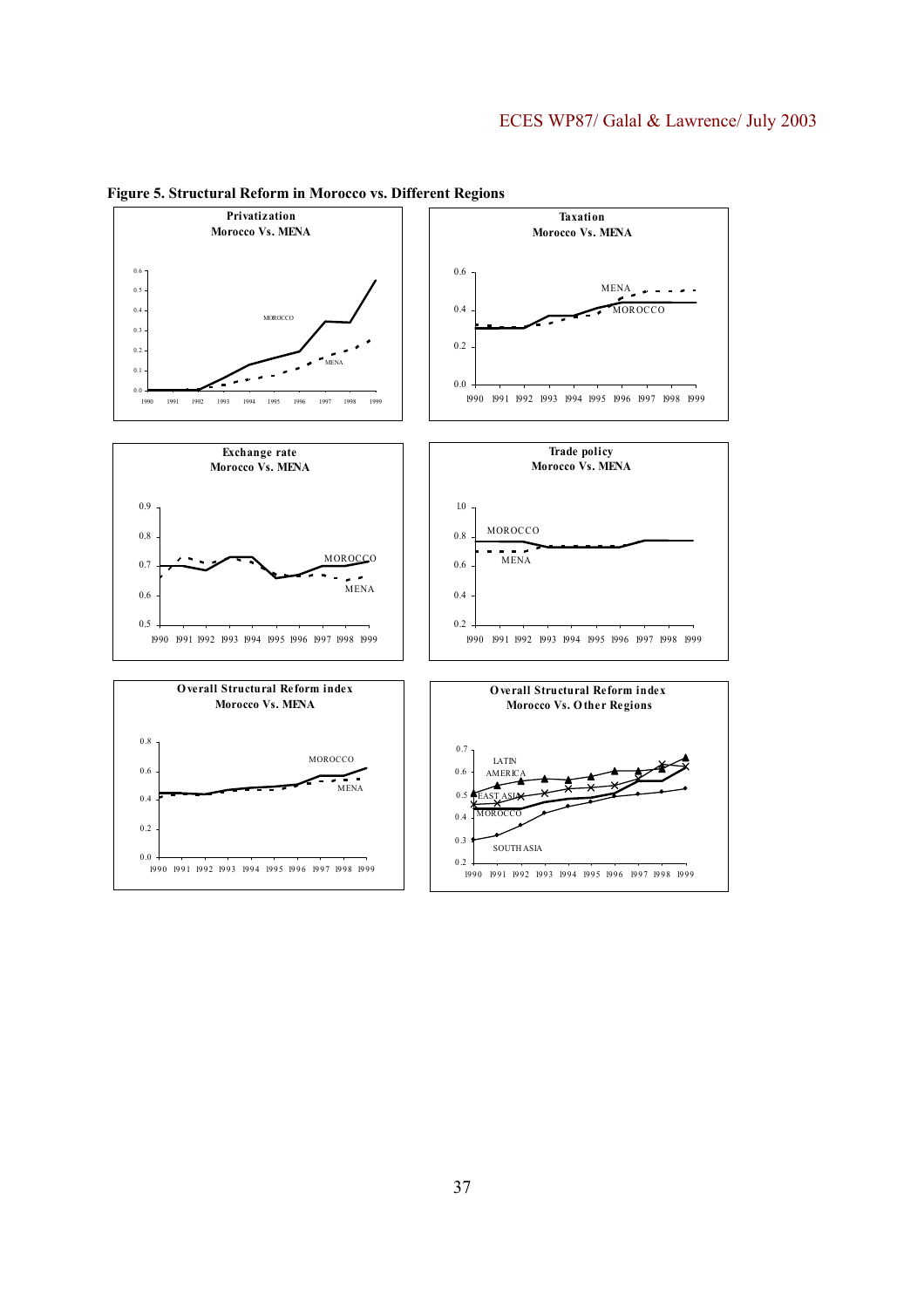#### **References**

- American Chamber of Commerce in Morocco. 2002.Written Comments to the Office of the United States Trade Representative on the Proposed U.S. Morocco Free Trade Agreement, (mimeo), 22 November (www.amcham-morocco.com).
- DeRosa, Dean. 2003. Gravity Model Calculations of the Trade Impact of US Free Trade Agreements, paper prepared for the IIE conference on Free Trade Agreements and US Trade Policy, held in Washington on May 7-8, 2003.
- Dasgupta, Dipak, Jennifer Keller and T.G. Srinivasan. 2002. Reform and Elusive Growth in the Middle East – What Has Happened in the 1990s? World Bank, Washington DC, Mimeo.
- Economist Intelligence Unit (EIU). 2003. Country Report: Morocco.
- Galal, Ahmed and Samiha Fawzy. 2002. Egypt's Export Puzzle. *Policy Viewpoint 13*. Egypt: the Egyptian Center for Economic Studies.
- Gilbert, John. 2003. "CGE Simulation of US Bilateral Free Trade Agreements." Prepared for the Conference on Free Trade Agreements and US Trade Policy held at the Institute for International Economics, May 7 and 8.
- Gresser, Edward. 2003. *Blank Spot on the Map: How Trade Policy is Working Against the War on Terror*. Policy Report. Washington DC: Progressive Policy (available at www.ppionline.org).
- Hoekman, Bernard, Denise Konan and Keith Maskus. 1998. An Egypt-US Free Trade Agreement: Economic Incentives and Effects, in *Building Bridges: An Egypt-US FTA,*" edited by Ahmed Galal and Robert Z. Lawrence. Washington: Brookings Institution.
- Hoekman, Bernard and Patrick Messerlin. 2003. Initial Conditions and Incentives for Arab Economic Integration: Can the European Community's Success Be Emulated? in *Arab Economic Integration: Between Hope and Reality*, edited by Ahmed Galal and Bernard Hoekman. Washington: Brookings Institution.
- Lawrence, Robert Z. 1998. Is It Time for a US-Egypt Free Trade Agreement? A US Perspective. In *Building Bridges: An Egypt-US FTA,* edited by Ahmed Galal and Robert Z. Lawrence. Washington: Brookings Institution.
- Miller, Eric 2002. The Outlier Sectors: Areas of Non-Free Trade in the North America Free Trade Agreement. Washington DC: Inter-American Development Bank.
- Nathan Associates. 2003. Assessment of Morocco's Technical Assistance Needs in Negotiating and Implementing a Free Trade Agreement with the United States. Arlington Virginia.